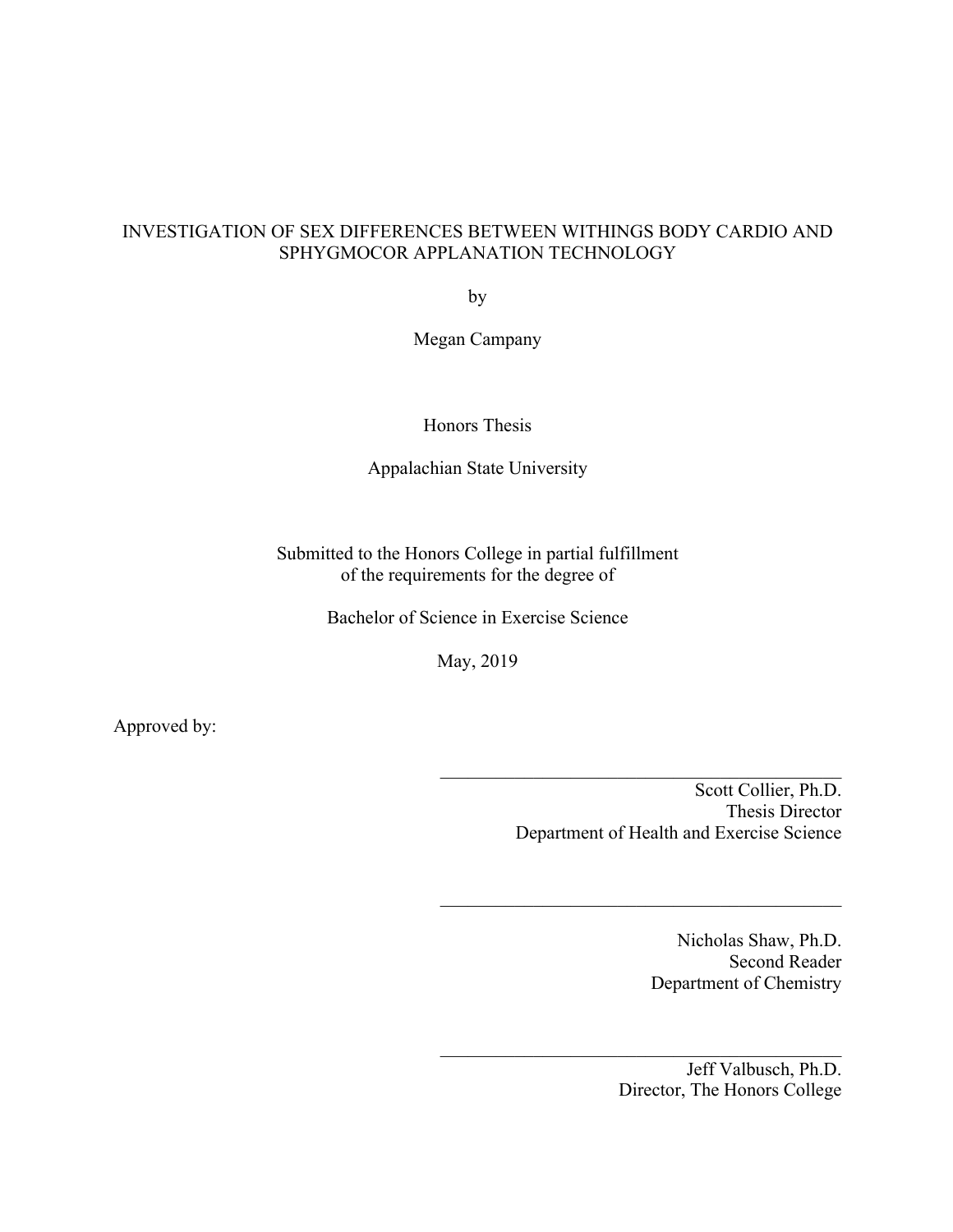# **Table of Contents**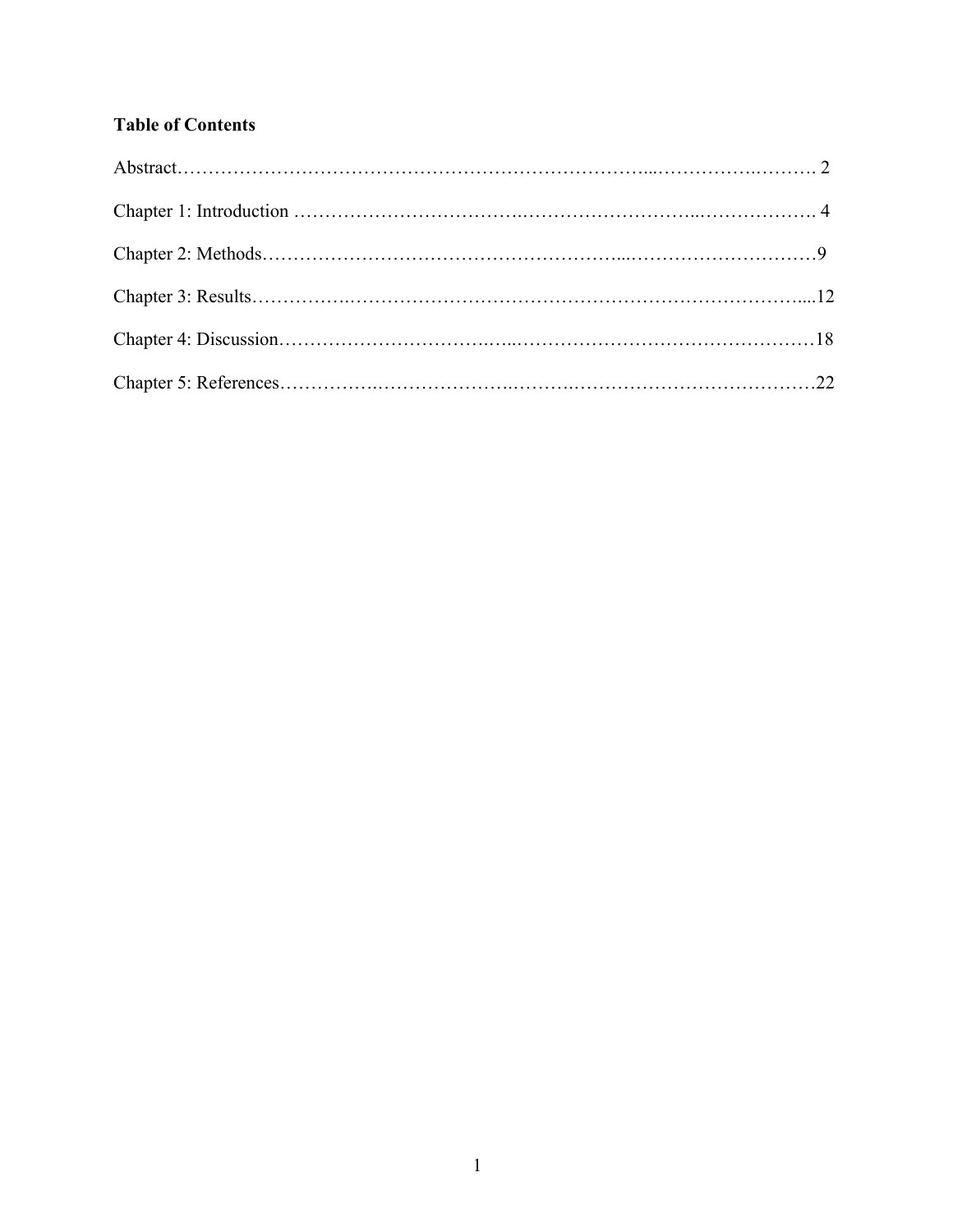#### **Abstract**

**Introduction.** Cardiovascular disease is one of the most prevalent risk factors for mortality in the world. Pulse wave velocity (PWV), a reflection of arterial stiffness has been shown to positively correlate with the advancement of cardiovascular disease and may be the best indicator of arterial health. There is an emerging technology revolution with a goal of monitoring fitness and health with a variety of mobile devices, often wearable in nature. The Withings platform is one of the most prevalent in this field with their Body Cardio scale dominating the market as the first comprehensive monitoring of whole-body health. This diagnostic bathroom scale is designed to be brought into homes with the goal of early recognition of increased pulse transit times. The scale detects individual pulse waves via a proprietary algorithm, yet due to regional differences in fat distribution, the proprietary algorithm may not account for this correlating factor. Also, no home device has been tested against laboratory gold standards with a goal of elucidating sex differences. Therefore, the **purpose** of this study was to compare the Body Cardio scale for accurate analysis of PWV compared to a laboratory gold standard (Sphygmocor, AtCor Medical). We hypothesized that the Body Cardio would yield greater variability lending to increased error of measure. **Methods.** Twenty healthy, normotensive, college-aged individuals (10 male, 10 female) utilized the Body Cardio scale in a laboratory setting to obtain body composition data and three independent PWV measurements, each followed by a standing PWV measurement with the SphygmoCor XCEL. Body composition data was obtained from the BodPod via air displacement plethysmography. All procedures were counterbalanced and occurred between 6am and 10am on weekdays. The subjects were instructed to avoid strenuous exercise and consumption of alcohol or caffeine within 12 hours of data collection. The surface of the Body Cardio scale was dampened to allow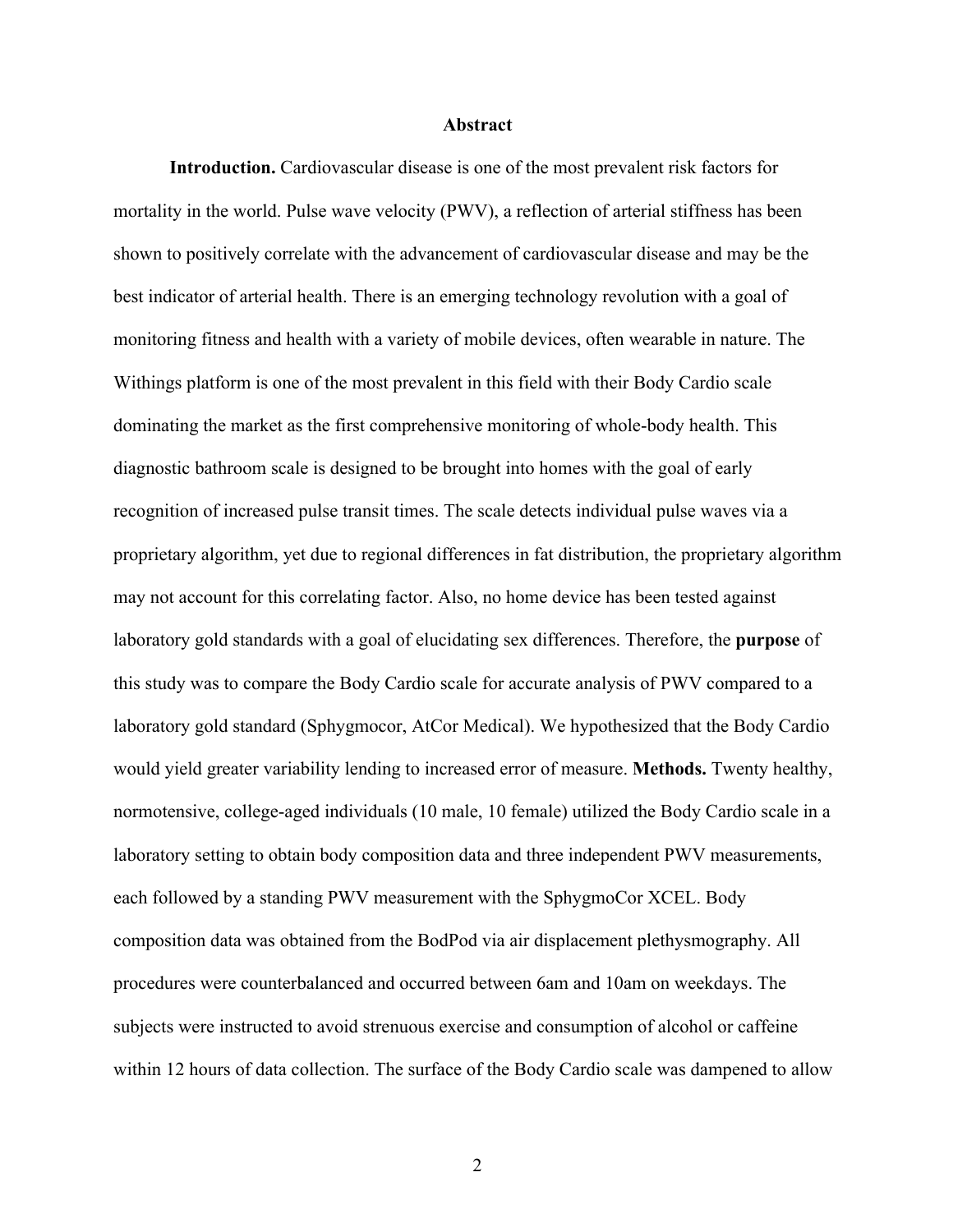for maximal conduction and subjects were instructed to remain silent and still during all measurements. **Results.** Though the Body Cardio scale underestimated PWV respective to SphygmoCor in males by 0.703 m/s ( $6.3 \pm 0.179$  m/s vs.  $6.9 \pm 0.244$  m/s) and 0.653 m/s in females  $(5.9 \pm 0.179 \text{ m/s}$  and  $6.6 \pm 0.244 \text{ m/s}$ , though no significant differences were observed  $(P > 0.05)$ . **Discussion.** It was anticipated that different regional distributions of fat across sexes would impact the accuracy of PWV measurement with the Body Cardio scale, yet no significant differences were observed. The ability of the Body Cardio to accurately measure pulse wave velocity at home for both sexes, despite these regional mass variations lends great ecological significance and promises a wider scope of real-time information for an individual's physician.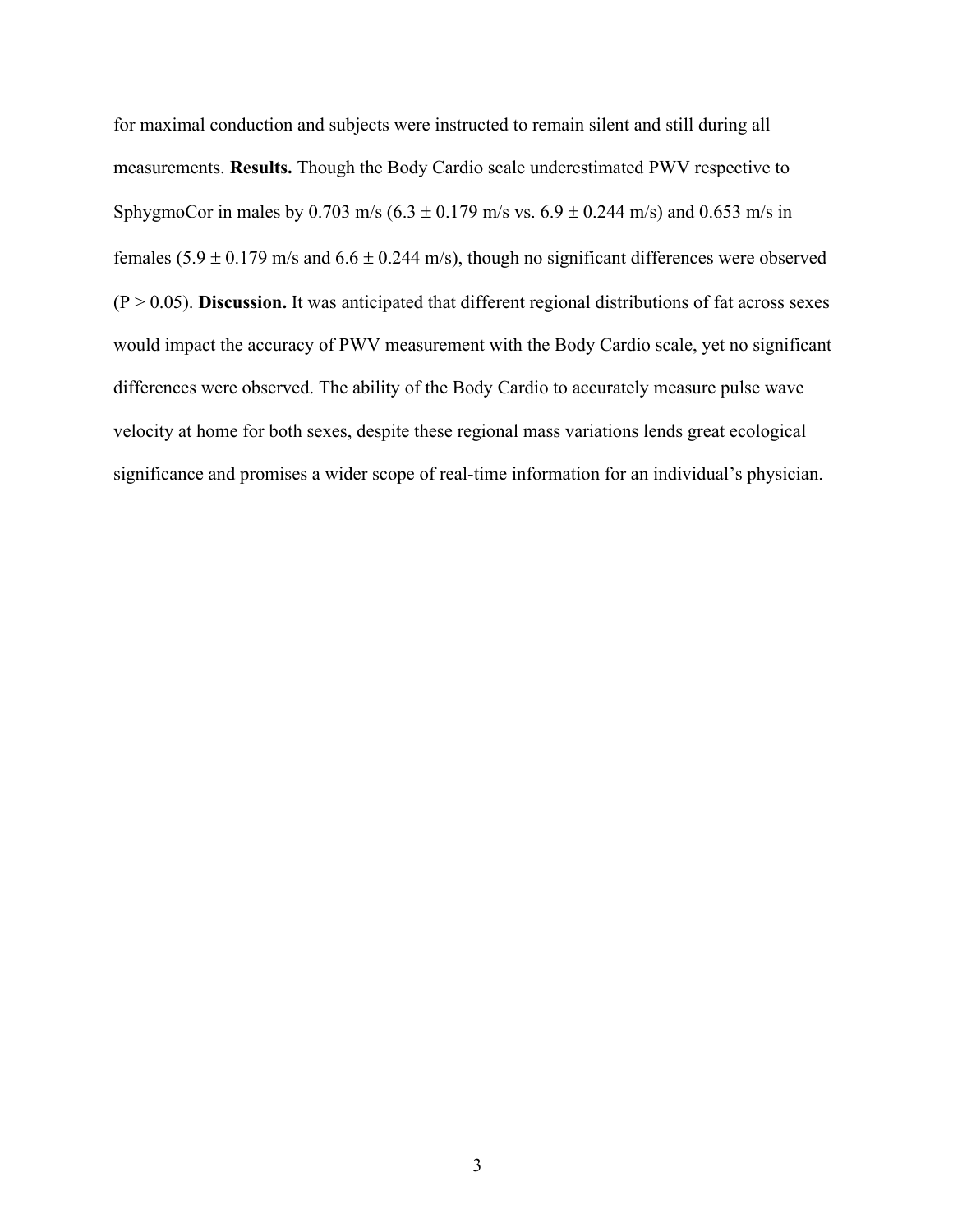## **Chapter 1: Introduction**

Cardiovascular disease (CVD) is widely known as the leading cause of death in the United States. The pervasiveness and severity of this disease in younger populations increases with each passing year. Assessment of cardiovascular health in a clinical setting is multi-faceted and dynamic; technology is rapidly changing in an effort to maintain pace with the failing hearts and vessels of individuals worldwide. The development of atherosclerotic plaques is credited for the decreased arterial elasticity in those with CVD, thus vessel distensibility within a cardiac cycle is greatly disrupted. Perhaps one of the most influential recent developments in the field of cardiology was the ability to evaluate the elasticity of vessels, and thus derive information about vessel status. Pulse wave velocity (PWV), a measure of the pulse transit time of a single bolus of blood, is a vastly utilized measure of vessel health, particularly in preventative cardiovascular medicine. Arterial stiffness, as determined by PWV, is now an invaluable biomarker in the determination of cardiovascular health status in preventative, diagnostic, and retroactive medicine (Vlachopoulos 2014, 2010).

#### **Pulse Wave Velocity**

Elucidation of pulse transit times, whether in a laboratory or clinical setting, provides invaluable information regarding vessel health from the perspective of elasticity and overall resistance. Low PWV values are inversely related with arterial distensibility. In individuals below 30 years of age, a standard range of reference is 4.7-7.6 m/s with females trending lower than males (Mattace-Raso 2010). An elevated PWV value serves as an indicator of stiffening in the central arterial system. A minimal, albeit detectable, stiffening throughout the entire vasculature is expected with aging as a result of a variety of physiological processes. However, within the central arterial system, specifically the arterial trunk, an increase in stiffness is known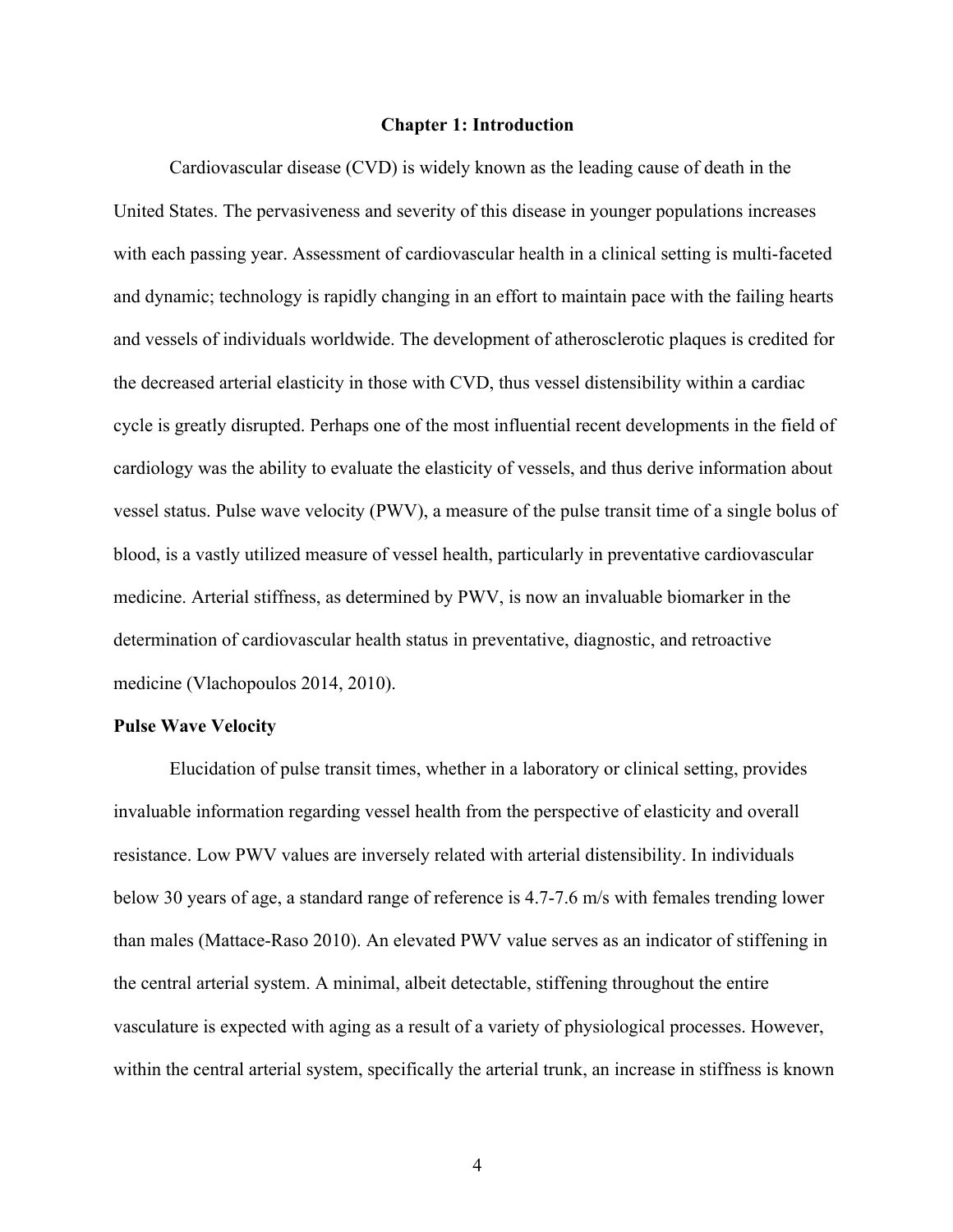to contribute to a decline in cardiovascular health (Laurent 2001, Shirwany 2010, Vlachopoulos 2010). Appreciating this decrease in distensibility provides invaluable insights to current cardiovascular health in nearly all populations.

#### **Body Composition**

The drastic increase in cardiovascular disease prevalence within the past decade is far from unique. The persistence and exponential rise of obesity, both childhood and adult, has created a sector of the medical field entirely devoted to metabolic diseases and their implications. In an age where technology is at the core of nearly every aspect of life, the implementation of weight tracking applications has been revolutionary in weight-loss strategies and practices. Through a physiological lens, an overweight or obese individual carries a much greater risk for both all-cause and cardiovascular mortality, often in excess of a 4.0 relative risk factor (Lee 1999).

Superfluous weight, most commonly resulting from a poor diet and sedentary lifestyle, can lead to the development of increased serum cholesterol levels, hypertension, and severely reduced vessel elasticity. Understanding the impacts of obesity on cardiovascular health is clinically essential, but at the patient level, simple tracking of weight gain and weight loss trends has proven to be beneficial when striving towards fitness goals (Spring 2013).

## **SphygmoCor XCEL**

Until recent developments, the determination of pulse transit times was only achievable in a laboratory or clinical setting. The SphygmoCor XCEL from AtCor Medical (New South Wales, Australia) is well recognized as the leading device in the field of pulse transit times, having been validated against the ARTERY Society's PWV Validation guidelines and cited extensively in peer-reviewed research articles (Butlin 2013, Butlin 2017, Reshetnik 2017). This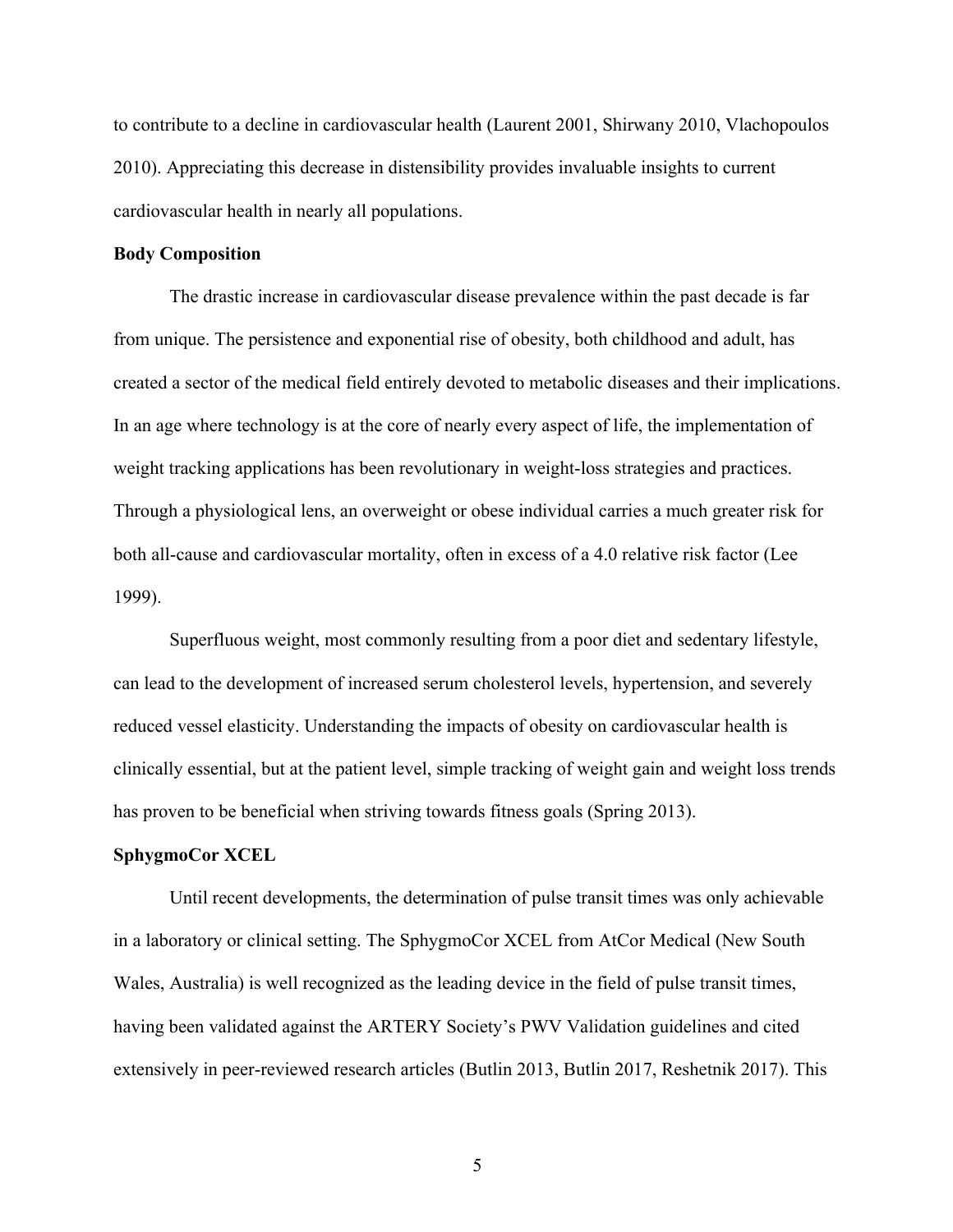device utilizes applanation tonometry at the carotid artery to yield an arterial waveform. Volumetric flow determination through a cuff at the femoral artery is combined with measured transit time between these two points as a unit per travel distance, a value that is obtained through manual measurement of the difference between various appreciated physiological landmarks (Butlin 2017).

#### **Withings Body Cardio Scale**

This recent development in clinical interpretation of arterial distensibility has coincided with an era of wellness-based technological advancement. Various companies have advanced their wristwatch and cellphone application platforms to include advanced cardiovascular data at the simple touch of a button. Withings is a strong competitor in this field, boasting an advanced bathroom scale that is one-of-a-kind. The Withings Body Cardio scale is designed for use in the home and can be purchased for less than \$150 online. The scale provides weight and BMI measurements, triple component body composition, heart rate, and pulse wave velocity data. This data is tracked within the HealthMate application for up to eight different individuals per scale. Trending data is designed for interpretation both by the patient at home and by a clinician, utilizing the advantageous implementation of an online Patient Portal at most major medical centers worldwide (Griffin 2016). For example, if a patient noted an increasing trend in PWV over a period of several weeks, they could easily export this information from the HealthMate application to their Patient Portal as a direct message to their physician to receive real-time feedback on indications for their cardiovascular health.

This advanced bathroom scale shows promise to serve as an easily accessible and cheaper alternative to the clinical grade determination of PWV. Though PWV is reported simply on the Body Cardio scale, the biomechanical mechanisms behind this process are quite complex. A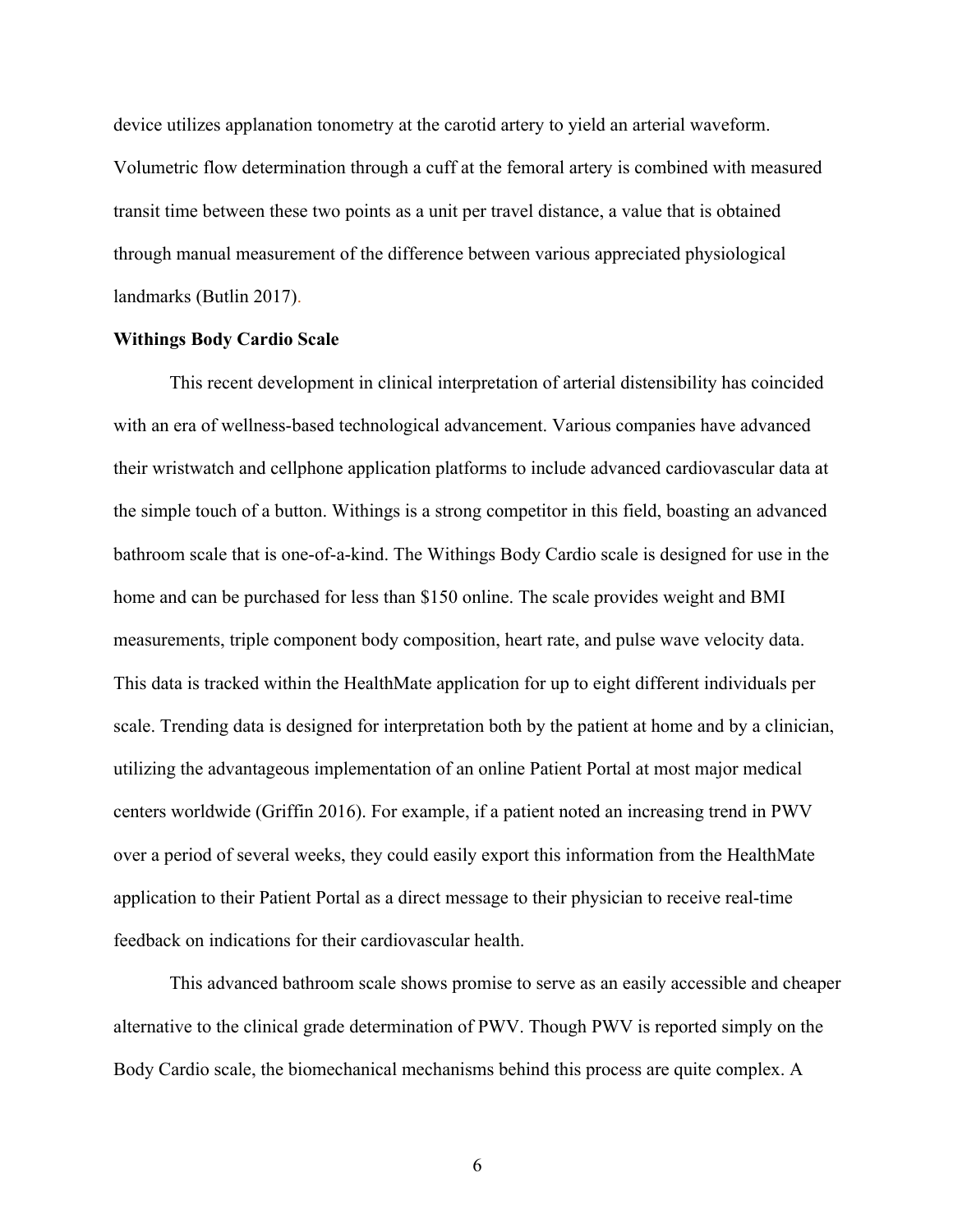combination of ballistocardiography (BCG) and impedance plethysmography (IPG) enables the scale to determine aortic-leg PWV. When the user stands on the scale and minimizes motion, BCG can detect the extremely slight weight variations that cycle in direct concordance with the systolic ejection of a bolus of blood. This minute variation corresponds to the opening of the aortic valve, the timing of which is recorded for calculation (Campo 2017). IPG, however, measures small changes in electrical resistance. These cyclic variations are again coordinated to the cardiac cycle with the determination of the pulse wave arrival in the feet. The time-lapse between the ventricular ejection and planar bolus arrival allows for determination of PWV.

Though innovative in nature, the Body Cardio scale calculates PWV using a proprietary algorithm that determines pulse transit times without consideration of sex. Both IPG and BCG are affected by body mass distribution patterns (Campo 2017, Van Bortel 2012). It is understood that men and women have different regional fat mass profiles, and yet the proprietary algorithm for PWV determination remains non-discriminatory to sex. The lack of differentiation for determination of PWV raises a simple question: can the Body Cardio scale provide an accurate analysis of PWV in both sexes? The Body Cardio scale, to our knowledge, has not yet been tested against laboratory gold standards and thus sex differences in PWV variability have not been elucidated. The primary purpose of this study was to validate the Withings Body Cardio scale for accurate analysis of PWV with a specific focus on regional fat distribution variations by sex. We hypothesized that the mobile device would lend more variability, thus translating to a higher margin of error when compared to the gold-standard Sphygmocor XCEL. A significant error in this technology could translate to unnecessary clinical alarm in response to falsely elevated readings, or a lack of medical action due to erroneously low PWV values. Prior to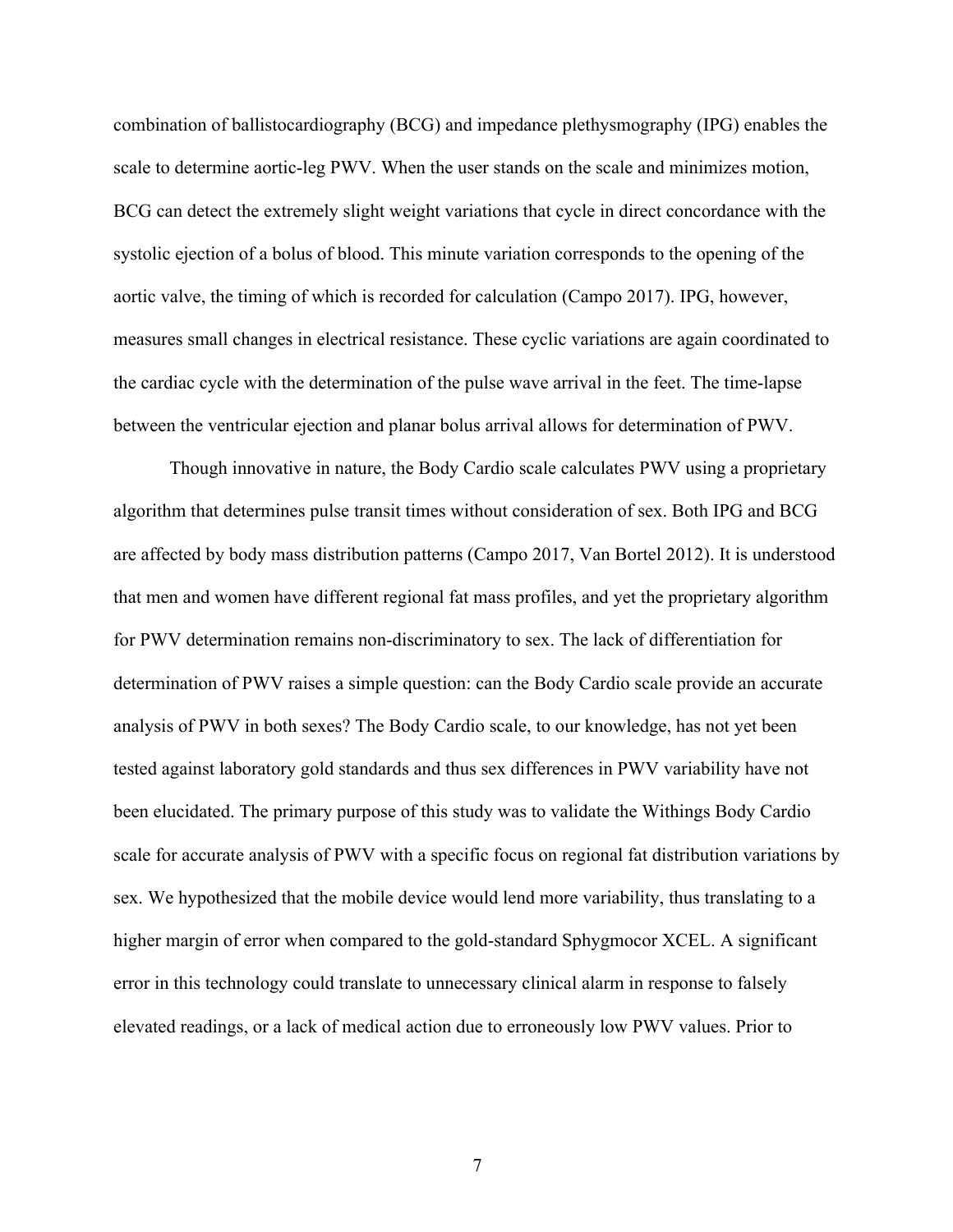implementation as an extension of clinical care, validation of this technology is essential for all populations.

Though not the focus of this study, the Withings platform has also provided a userfriendly way to track much more than simply body weight. With detailed analyses of body composition in a triple-component manner, users receive data relating to fat mass, fat free mass, bone weight, and more. These data are simple to interpret and directly link to the HealthMate application for long-term tracking that can supplement weight loss and fitness goals. When paired with PWV data integrated into the same easy-to-use application, both providers and patients alike can receive a detailed picture regarding the state of the cardiovascular system.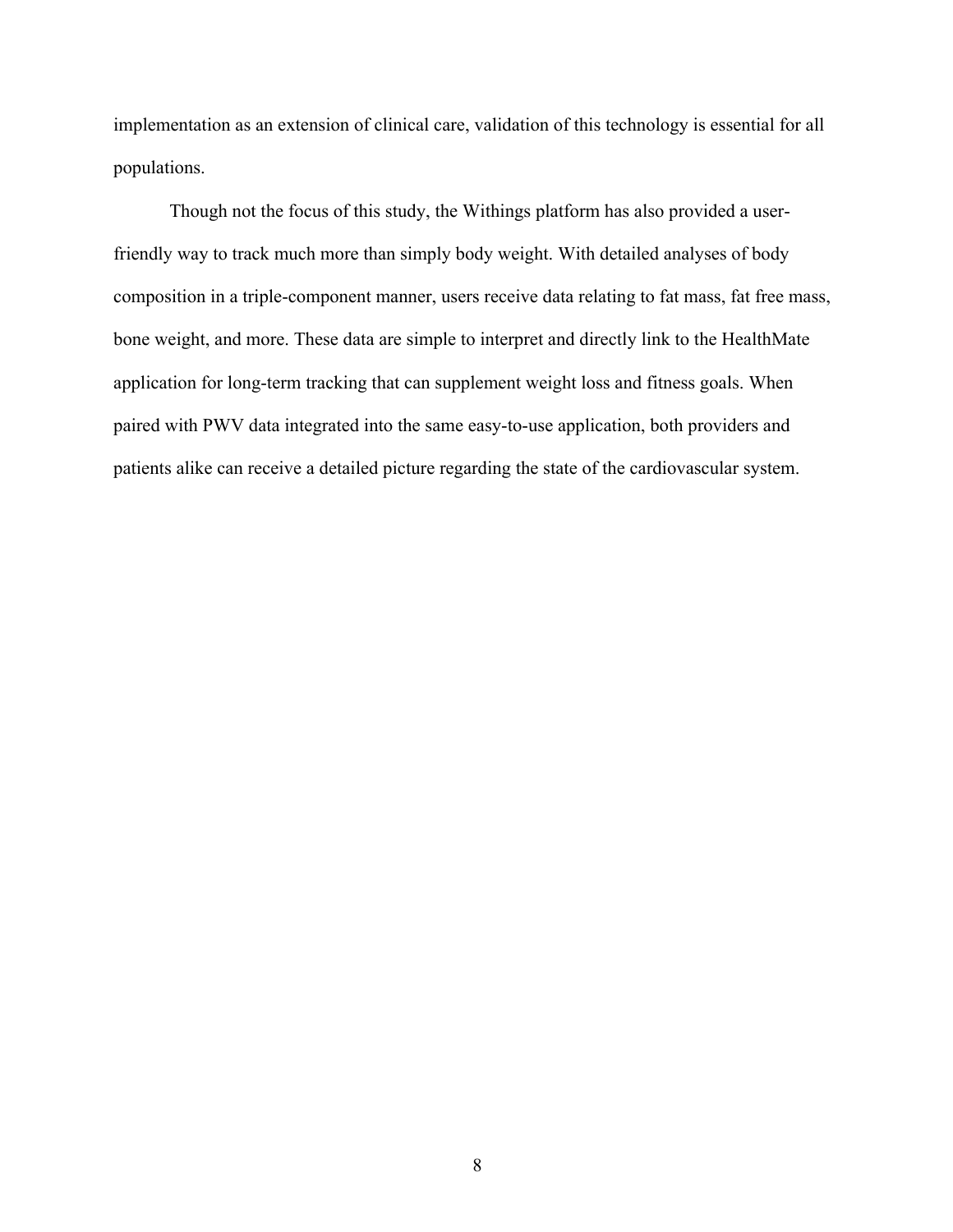## **Chapter 2: Methods**

## **Participants**

Twenty (10 male, 10 female) normotensive, college-aged individuals from the Boone, North Carolina area were recruited to participate in this study. The participants ranged from 18- 25 years old with a mean age of  $21.80 \pm 1.96$  years. All participants were physically active according to ACSM Physical Activity Guidelines (U.S. Department 2018). Exclusion criteria were a history of cardiovascular, metabolic, or respiratory disease. Descriptive statistics related to study population are included in Table 1. Participants received no monetary compensation for their time but were provided with their body composition data report produced by their BodPod analysis.

|             | Mean  | SD  |
|-------------|-------|-----|
| Age (yrs)   | 21.8  | 2.0 |
| Male        | 22.1  | 2.0 |
| Female      | 21.5  | 1.9 |
| Height (cm) | 172.8 | 7.5 |
| Male        | 177.6 | 5.1 |
| Female      | 167.8 | 6.1 |

**Table 1.** Description of study participants.

## **Study Design**

The Appalachian State University Institutional Review Board approved all experimental procedures (IRB 17-0023). All instrumentation and protocols were thoroughly explained to participants and informed consent was obtained and documented. Each participant reported to the Vascular Biology and Autonomic Studies Laboratory between 6:00 and 9:00 in the morning. Participants were instructed to avoid consumption of alcohol and vigorous activity 12 hours prior to arrival time. Upon arrival, anthropometric data was collected, followed by body composition measurements via whole-body plethysmography. Participants then either underwent a standing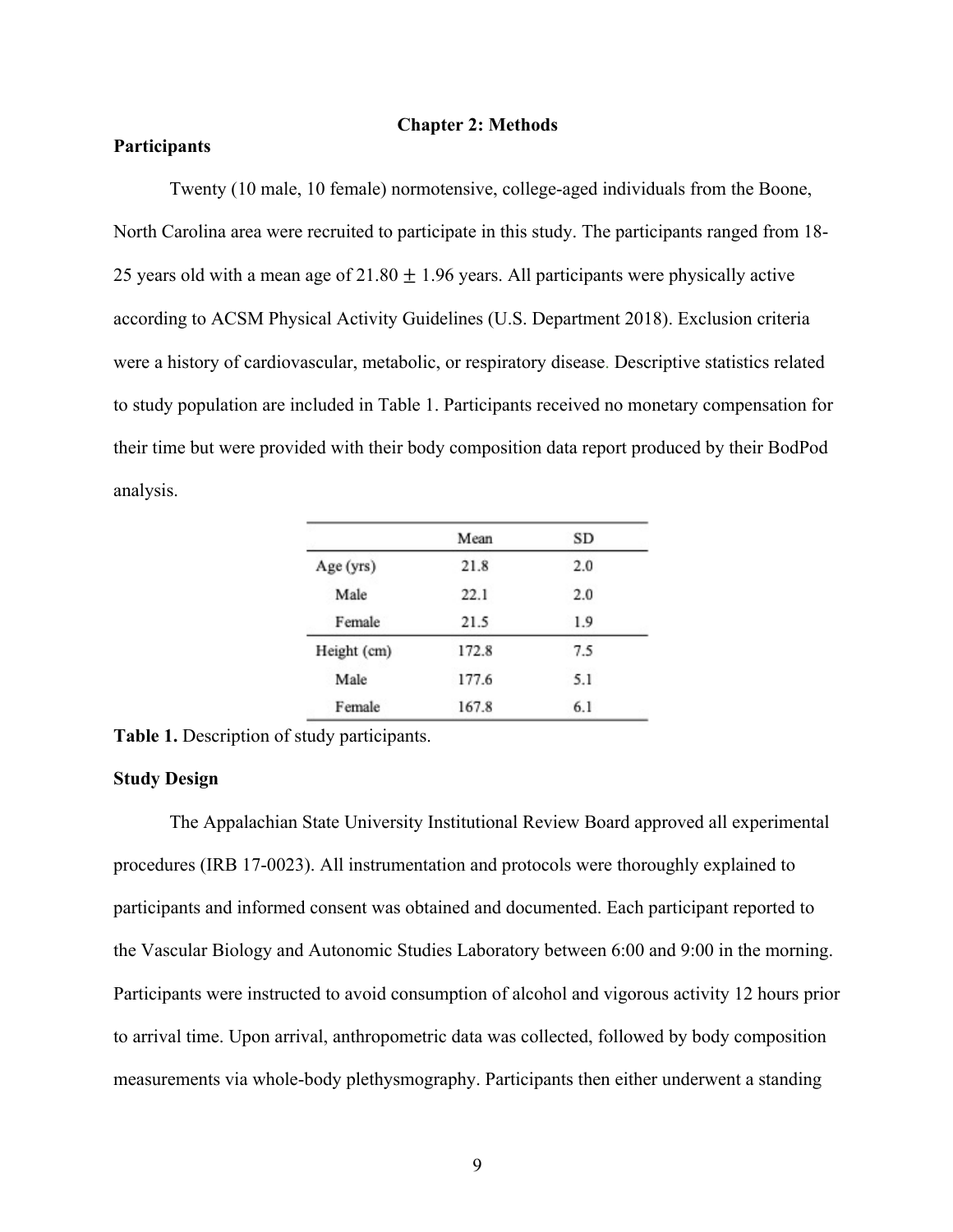PWV measurement using an applanation tonometer or a PWV reading with the Withings Body Cardio scale; this order was counterbalanced throughout the study. The cycle of PWV reading was repeated three times.

#### **Anthropometrics**

Age and relative physical activity levels were self-reported. Body weight was measured using the BodPod platform scale. Height was measured using a stadiometer to the nearest 0.5 cm. Body composition was measured via whole-body plethysmography utilizing a BodPod (Life Measurement Inc., Concord, CA, USA). Body mass index was calculated as weight divided by height (kg/m<sup>2</sup>) squared. Blood pressure and pulse wave velocity was obtained in the standing position utilizing the Sphygmocor XCEL applanation tonometer (AtCor Medical, Itasca, Illinois).

## **Body Composition**

Body composition was obtained following standard protocol for air displacement plethysmography. Subjects dressed in minimal clothing (spandex, compression shorts, etc.) and a swim cap and were instructed to breathe normally as measurements were taken. Residual lung volume was estimated utilizing the Bod Pod software based on race, sex, and height inputs. Body mass for input was determined using the Bod Pod beam balance platform scale after calibration.

## **Central Arterial Stiffness**

Pulse wave velocity and augmentation index measurements were obtained using the Sphygmocor XCEL. A standing blood pressure was obtained using the Sphygmocor XCEL and confirmed with manual auscultation. The tonometer was placed on the right common carotid artery and a blood pressure cuff was placed on the right femoral artery to occlude flow and measure pulse transit time. A basic tape measure was used to obtain measurements from the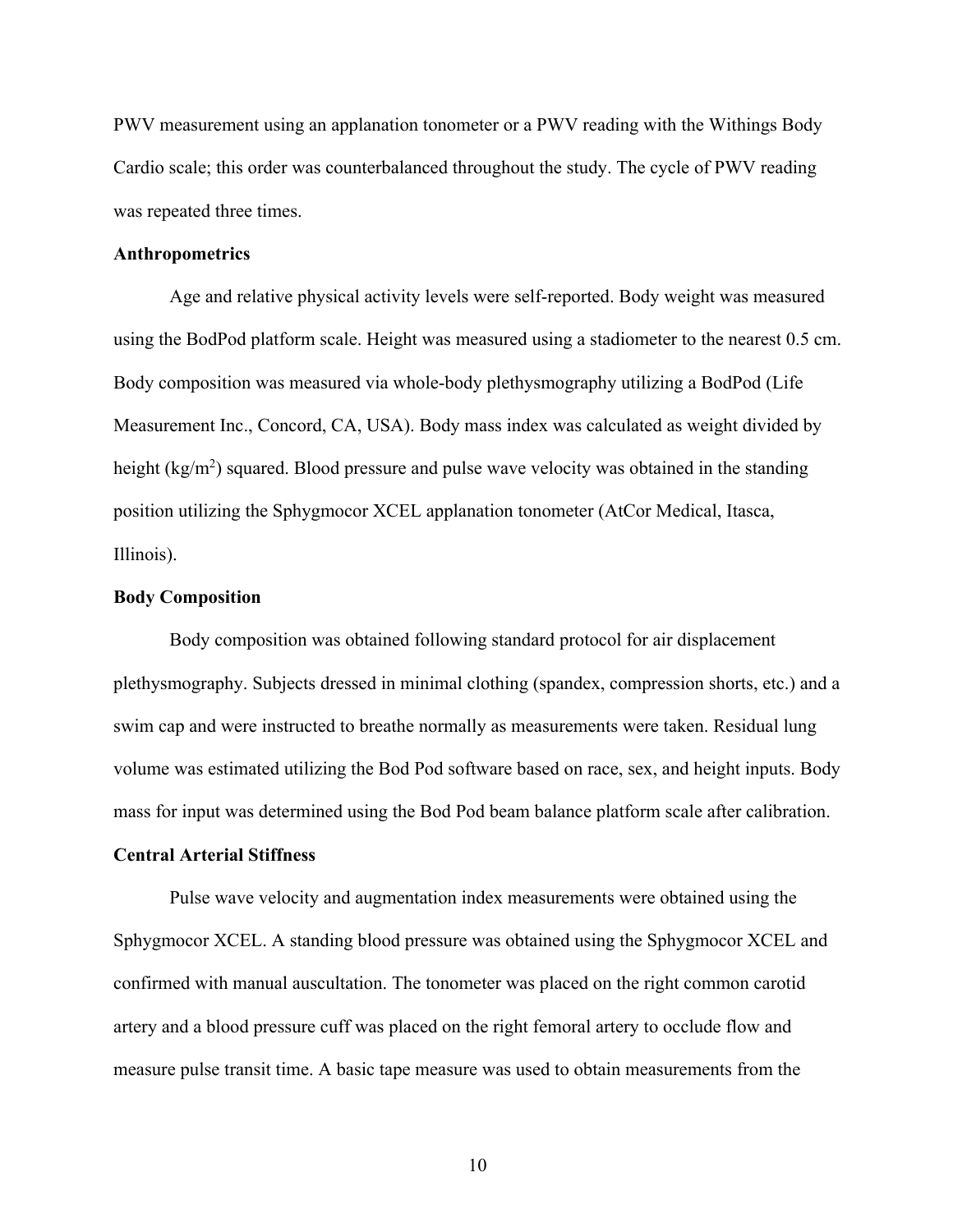pulse point in the carotid artery to the sternal notch, from the sternal notch to the superior line of the femoral cuff, and from the femoral artery at the inguinal crease to the superior line of the femoral cuff based on appreciation of the aforementioned landmarks. These measurements were entered into the Sphygmocor XCEL along with subject height, sex, and age and used to calculate pulse wave velocity with the applanation tonometer. Quality control (QC) index was met with each accepted pulse wave measurement. If QC index failed, the measurement was repeated.

#### **Body Cardio Scale**

Subjects were entered into the HealthMate application on a laboratory computer prior to beginning PWV measurement. Five scale measurements were required for calibration of PWV measurement, all of which were completed prior to PWV measurement. The scale was dampened with a wet rag to simulate the humid environment of a home bathroom prior to each measurement. Subjects were instructed to step on the scale and stand still with their weight evenly distributed on both feet without speaking for the duration of the measurement.

## **Statistical Analysis**

All data are presented as mean  $\pm$  SD and was collected during the same time of day. An rmANOVA was employed for comparisons between Sphygmocor and Nokia hardware device output with subject sex as the grouping variable. Mauchly's test for sphericity was completed to ensure normality. All descriptive data was compared by a univariate analysis between sexes.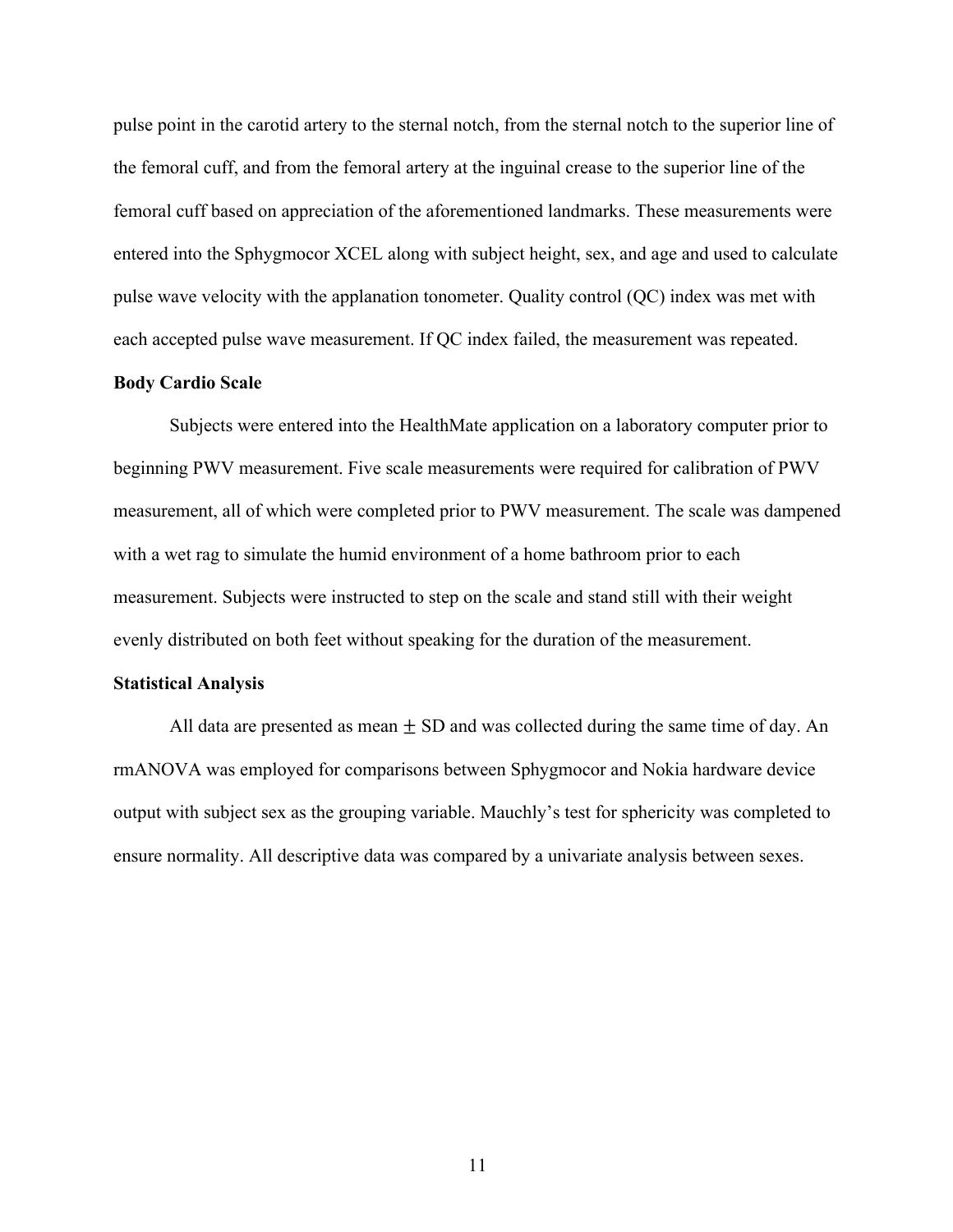## **Chapter 3: Results**

#### **Statistical Analysis**

Data was collected from each device's respective database (SphygmoCor, Withings HealthMate). These data were de-identified and complied into a secure database. The average of three obtained pulse wave velocity measurements were utilized for analysis. A Bland-Altman analysis was conducted. A one-sample t-test was performed to derive mean difference and 95% confidence intervals for the respective Bland-Altman plots. In an effort to evaluate for proportional bias and determine Pearson correlation coefficient, regression analyses were performed. The error is presented as a percentage of the overall mean as a Mean Absolute Percent Error (MAPE) and serves as an indication of the degree of error. Subsequently a repeated measures ANOVA was utilized to analyze variance as a product of sex differences between the respective devices.

## **Blood Pressure**

Blood pressure was obtained prior to each measurement of PWV with the SphygmoCor sphygmomanometer. These data are presented in Table 2. In males, a mean blood pressure of 114/64 was obtained. The mean female blood pressure was 109/63.

| Systolic BP       |      |           |         |
|-------------------|------|-----------|---------|
|                   | Mean | SD        | 95% CI  |
| Male $(n=10)$     | 114  | 7         | 109-119 |
| Female $(n=10)$   | 109  | 8         | 103-115 |
| Combined $(n=20)$ | 111  | 8         | 108-115 |
| Diastolic BP      |      |           |         |
|                   | Mean | <b>SD</b> | 95% CI  |
| Male $(n=10)$     | 64   | 8         | 58-70   |
| Female $(n=10)$   | 63   | 4         | 61-66   |
| Combined $(n=20)$ | 64   | 6         | 61-67   |

**Table 2.** Blood pressure data by sex. All values provided in mmHg. SD: standard deviation. 95% CI: 95% confidence interval.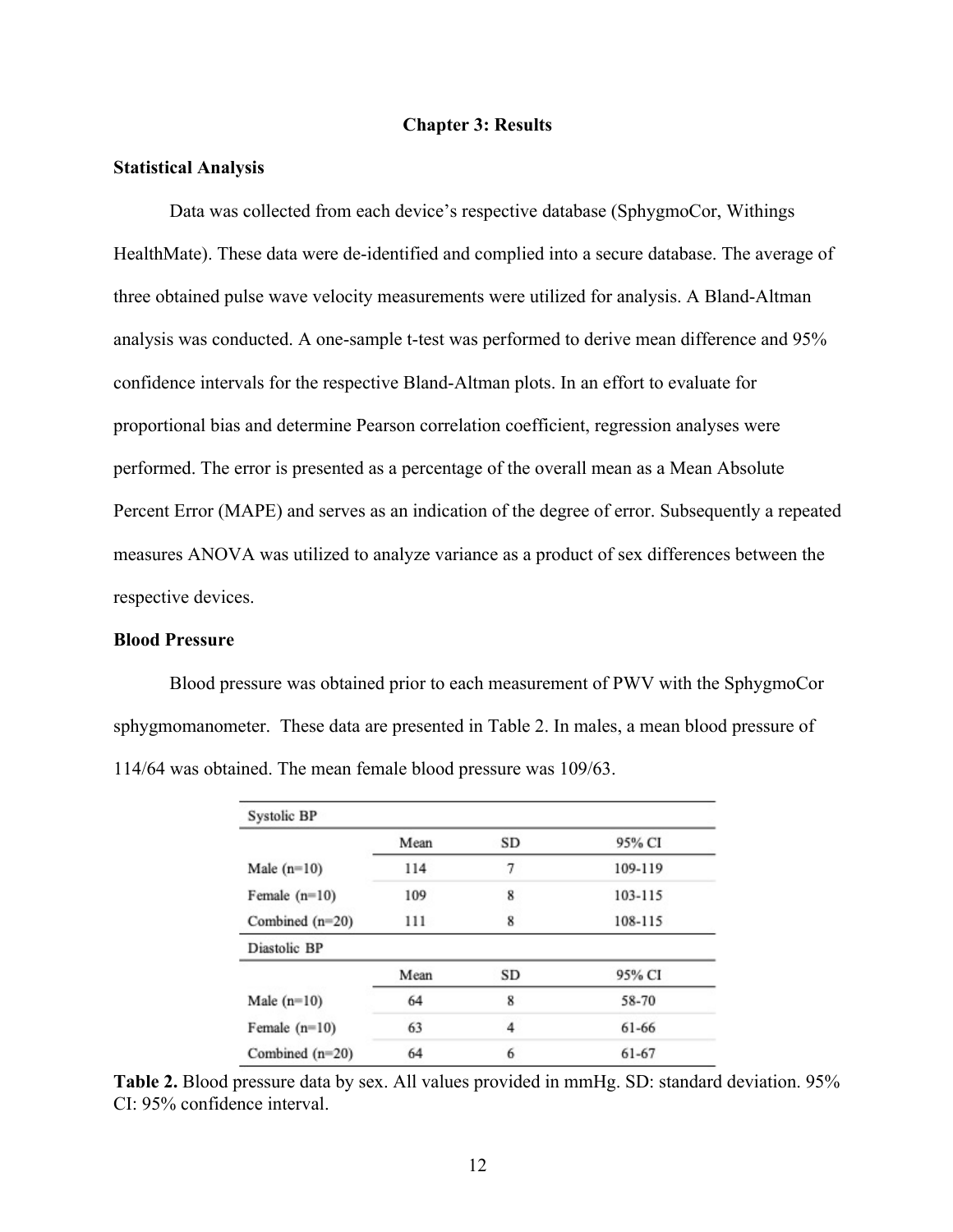# **Body Composition**

A two-component method of body composition was derived from air displacement plethysmography (BodPod). These data are presented in Table 3, stratified by sex, and are graphically depicted in Figures 2 and 3. A 95% confidence of (-0.41, 0.18) is depicted in Figure 4. Regression analysis yielded a Pearson correlation coefficient of 0.47. with evidence of a proportional bias (P<0.05). A 0.15% MAPE was calculated.

| <b>Body Cardio</b> |       |       |           |      |            |       |
|--------------------|-------|-------|-----------|------|------------|-------|
|                    | BM    |       | <b>FM</b> |      | <b>FFM</b> |       |
|                    | Mean  | SD    | Mean      | SD   | Mean       | SD    |
| Male $(n=10)$      | 75.67 | 9.29  | 7.28      | 3.53 | 68.19      | 7.50  |
| Female $(n=10)$    | 57.85 | 5.82  | 10.24     | 5.77 | 47.58      | 3.10  |
| Combined $(n=20)$  | 66.76 | 11.86 | 8.76      | 4.90 | 57.89      | 11.96 |
| BodPod             |       |       |           |      |            |       |
|                    | BМ    |       | FM        |      | FFM        |       |
|                    | Mean  | SD    | Mean      | SD   | Mean       | SD    |
| Male $(n=10)$      | 75.67 | 9.29  | 10.56     | 4.29 | 64.94      | 7.56  |
| Female $(n=10)$    | 57.85 | 5.77  | 12.78     | 4.54 | 45.09      | 4.07  |
| Combined $(n=20)$  | 66.76 | 11.79 | 11.67     | 4.45 | 55.01      | 11.77 |

**Table 2.** Body composition data. All values listed in kg. BM: body mass, FM: fat mass, FFM: fat free mass, SD: standard deviation.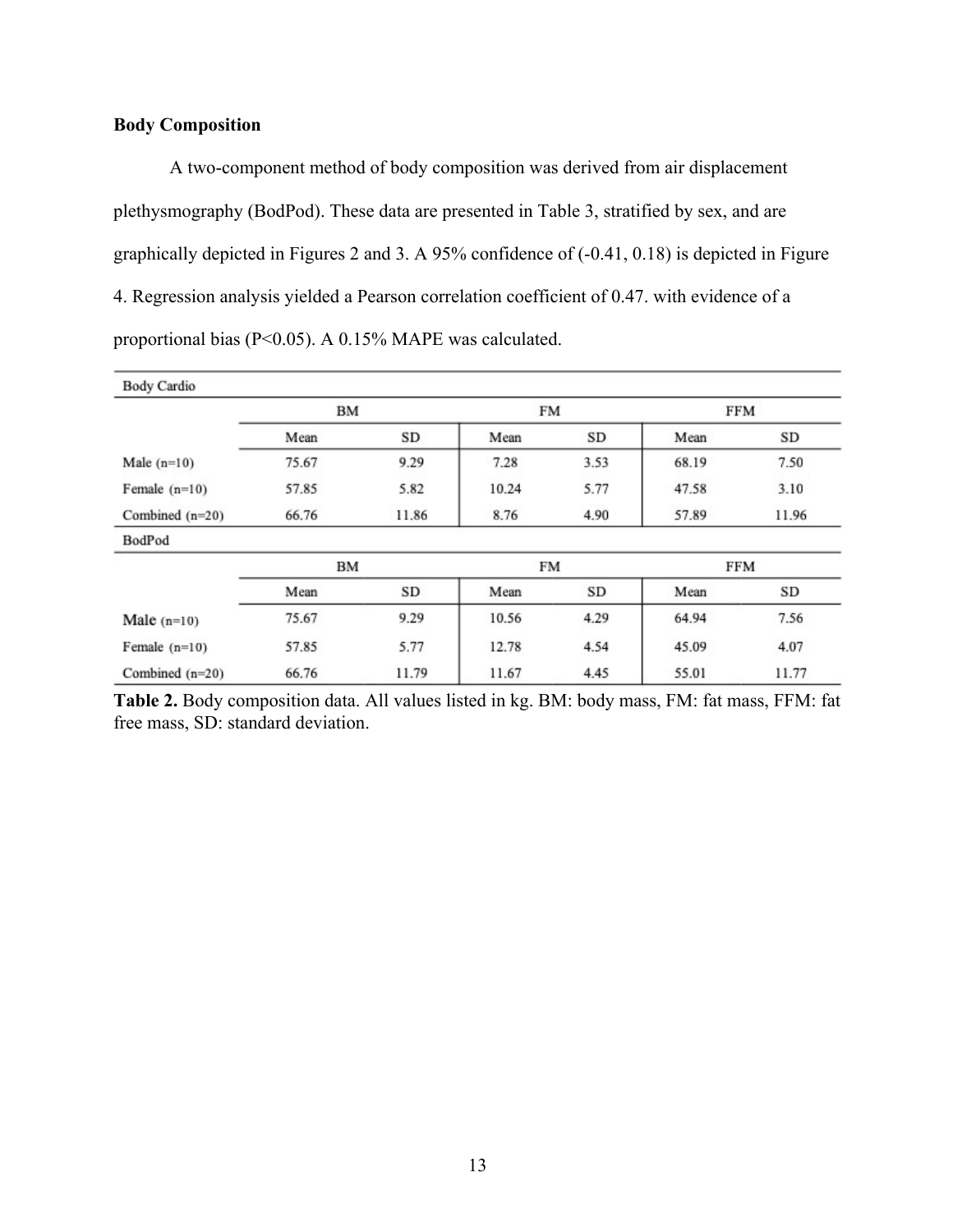

Figure 2. Body composition data. All values listed in kg. Standard error bars represent 95% confidence interval. BM: total body mass. FM: fat mass. FFM: fat-free mass. N=20.



**Figure 3. (A)** Fat mass and fat free mass divisions of male and female subjects (n=20) as reported by Body Cardio scale in kg. **(B)** Fat mass and fat free mass divisions of male and female subjects (n=20) as reported by BodPod.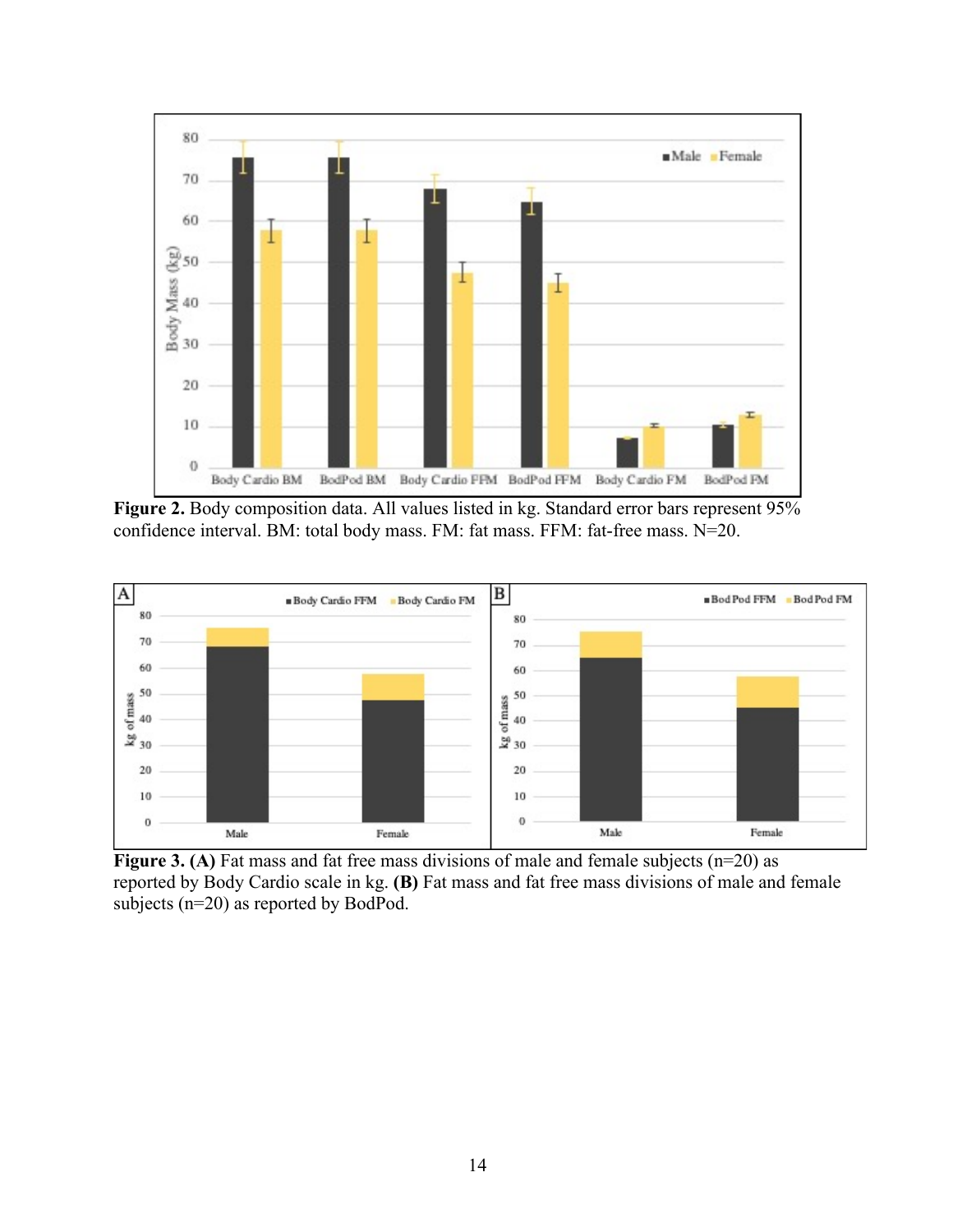

**Figure 4.** Mean Difference and 95% confidence intervals of body composition between Withings Body Cardio scale and SphygmoCor, AtCor Medical Tonometer.

## **Pulse Wave Velocity**

Table 3 depicts mean pulse wave velocity (PWV) and standard error for each device by sex. Figure 4 graphically displays the aforementioned data. The mean difference between devices was established to be 0.68 m/s; 95% confidence intervals were  $(-0.16, 1.51)$  as is depicted in Figure 5. A Pearson correlation coefficient of 0.49 was derived from regression analyses and evidence of proportional bias ( $P < 0.05$ ). A repeated measures ANOVA indicated no effect of sex on PWV measurement between the SphygmoCor and Withings Body Cardio. A 9.7% MAPE was calculated.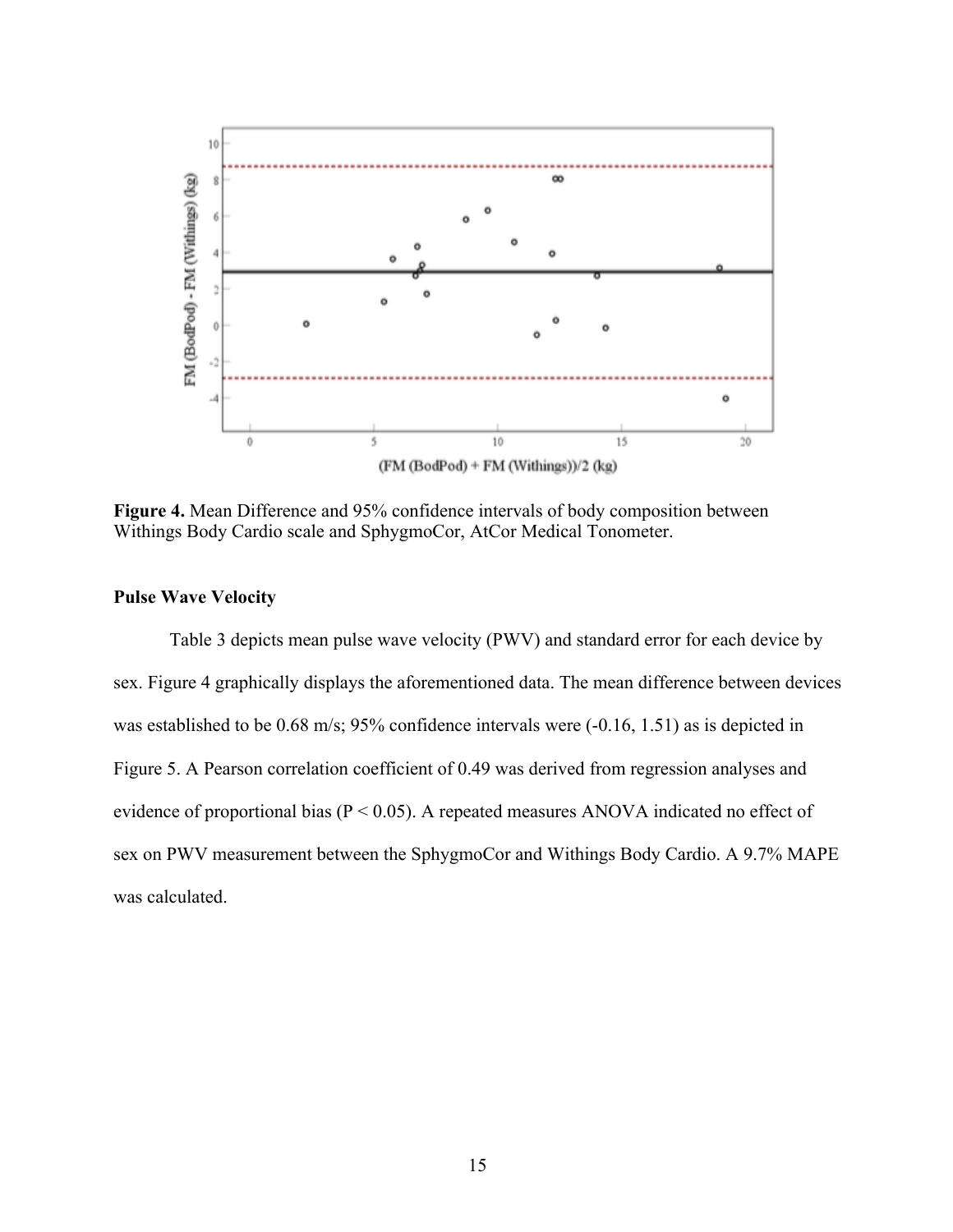| <b>Body Cardio</b> |          |           |         |      |      |             |
|--------------------|----------|-----------|---------|------|------|-------------|
|                    | PWV(m/s) | <b>SD</b> | SЕ      | Min. | Max. | 95% CI      |
| Male $(n=10)$      | 6.3      | 0.54107   | 0.17110 | 5.7  | 7.3  | $5.9 - 6.6$ |
| Female $(n=10)$    | 5.9      | 0.58841   | 0.18607 | 5.2  | 7.0  | $5.5 - 6.4$ |
| Combined $(n=20)$  | 6.1      | 0.57216   | 0.12794 | 5.2  | 7.0  | $5.8 - 6.4$ |
| SphygmoCor         |          |           |         |      |      |             |
|                    | PWV(m/s) | SD        | SE      | Min. | Max. | 95% CI      |
| Male $(n=10)$      | 7.0      | 0.76802   | 0.24287 | 6.3  | 8.6  | $6.4 - 7.5$ |
| Female $(n=10)$    | 6.6      | 0.77417   | 0.24481 | 5.4  | 7.7  | $6.0 - 7.2$ |
| Combined $(n=20)$  | 6.8      | 0.77247   | 0.17273 | 5.4  | 8.6  | $6.4 - 7.1$ |

**Table 3.** Pulse Wave Velocity (PWV) data from Withings Body Cardio scale and SphygmoCor Applanation Tonometry. All values depicted in m/s. SD: standard deviation, SE: standard error, Min: minimum, Max: maximum, 95% CI: 95% confidence interval.



Figure 5. Pulse Wave Velocity of Withings Body Cardio scale and SphygmoCor AtCor Medical Tonometer (reference device) by sex and combined. All values represented in m/s.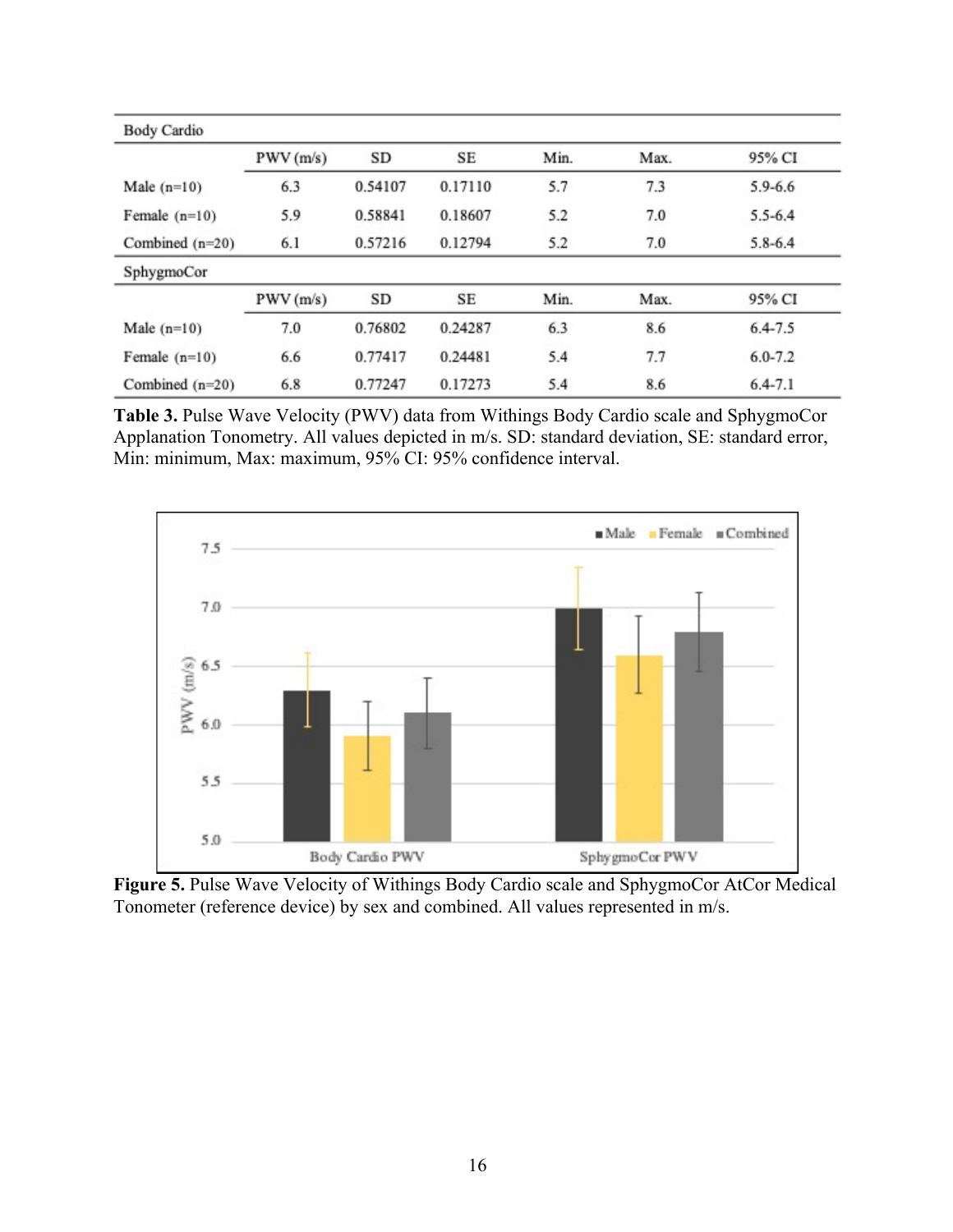

**Figure 6.** Mean Difference and 95% confidence intervals of Pulse Wave Velocity between Withings Body Cardio scale and SphygmoCor, AtCor Medical Tonometer.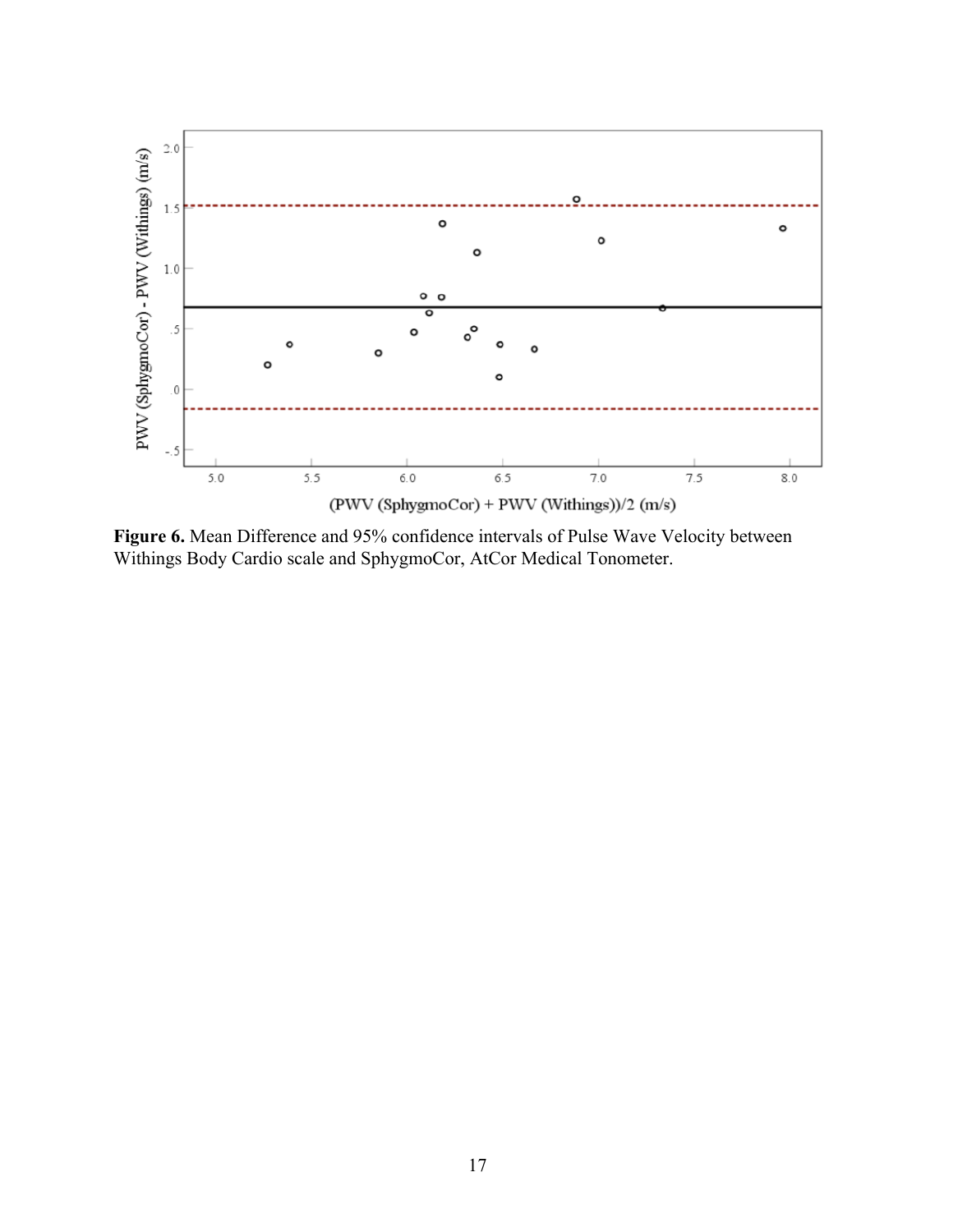#### **Chapter 4. Discussion**

This study aimed to assess the accuracy of pulse wave velocity (PWV) measurement of the Withings Body Cardio scale utilizing the SphygmoCor applanation tonometry as a reference. These accuracies were evaluated with specific regard for the implications of sex differences in regional fat distribution as related to PWV measurement. To the knowledge of the research team, no prior validation of this technology has been completed to date. Previous studies have indicated that the implementation of wearable and home wellness technologies provide beneficial results towards goals in those fields (Pevnick 2018). Companies such as Withings, Apple, Garmin, and Fitbit are rapidly expanding their platforms products to provide consumers with real-time health data from the technologies utilized use on a daily basis. The Body Cardio scale, sold by Withings, is perhaps one of the most advanced bathroom scales of this wellness technology movement, promising information about body weight, body composition, heart rate, and PWV. The utilization of PWV measurements from the Body Cardio scale shows promise when considering a real-time analysis of vessel health at home. Prior to implementation into clinical practice, the accuracy of these data must be validated for both sexes. An assessment of this ground-breaking technology was both the charge and aim of this research.

The implications of elevated pulse transit times are well understood and are thus discussed briefly in this work. As an indirect measure of arterial distensibility, elevated pulse transit times serve as an indication of stiffer arteries (Aortic Stiffness Predictor, PWV Retrospective). This loss in central arterial elasticity is positively correlated with an increased risk of all-cause mortality and cardiovascular mortality (Laurent 2001). During the systolic component of pulsatile flow, the arterial pressure drastically increases as each bolus of blood is pushed through the vasculature. Arterial elasticity allows for the absorption of this increased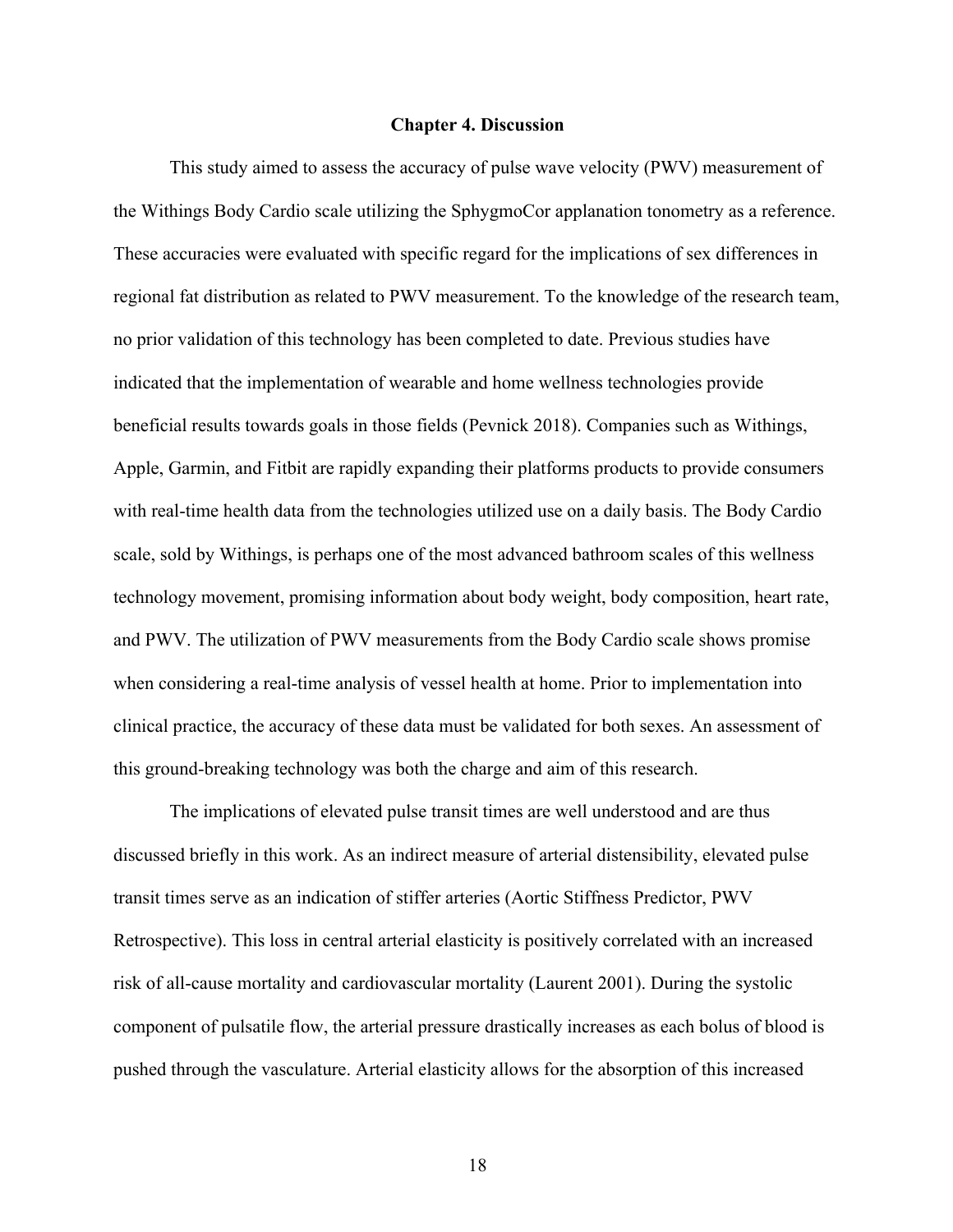pressure. Through the measurement of pulse wave velocity, distensibility can be derived inversely to speed. A slower pulse wave velocity indicates a higher vessel elasticity, and thus a healthier cardiovascular system (Asmar 1995).

*Blood Pressure*. Blood pressure was collected as a preliminary analysis of vessel health. Hypertension has been directly linked to a reduction in vascular elasticity and was thus analyzed to ensure normality of vessel condition in this population. The average blood pressure of 111/64 indicated a normotensive population (Pickerning, 1982). In recruiting a normotensive subject group, the validity of PWV measurements with the Body Cardio scale in comparison to the SphygmoCor could be evaluated without adjustment for a confounding hypertensive state.

*Body Composition*. Evaluation of body composition as determined by the Body Cardio scale in comparison to the BodPod was completed and no significant difference was observed in the determination of fat and fat free masses across sexes. It is well understood that men and women have differing regional fat distributions and thus it was hypothesized that this would heavily impact the ability of the bioelectrical impedance (BIA) mechanism of proprietary analysis for PWV (Kyle 2004). Body composition analysis is not discussed in detail in this work but yielded a confidence that erroneous body mass measurements would not affect the variability of the PWV measurements. Though our population retained relatively low body fat percentages (13.1% combined), the absence of significant variation between Body Cardio and SphygmoCor PWV values indicated that the Body Cardio scale is not negatively affected by varying regional fat distributions.

*Pulse Wave Velocity*. The ARTERY society has provided an "acceptable" accuracy rating in difference of PWV measurements when validating devices. A mean difference less than or equal to 1.0 m/s and a standard deviation of less than or equal to 1.5 m/s provides an indication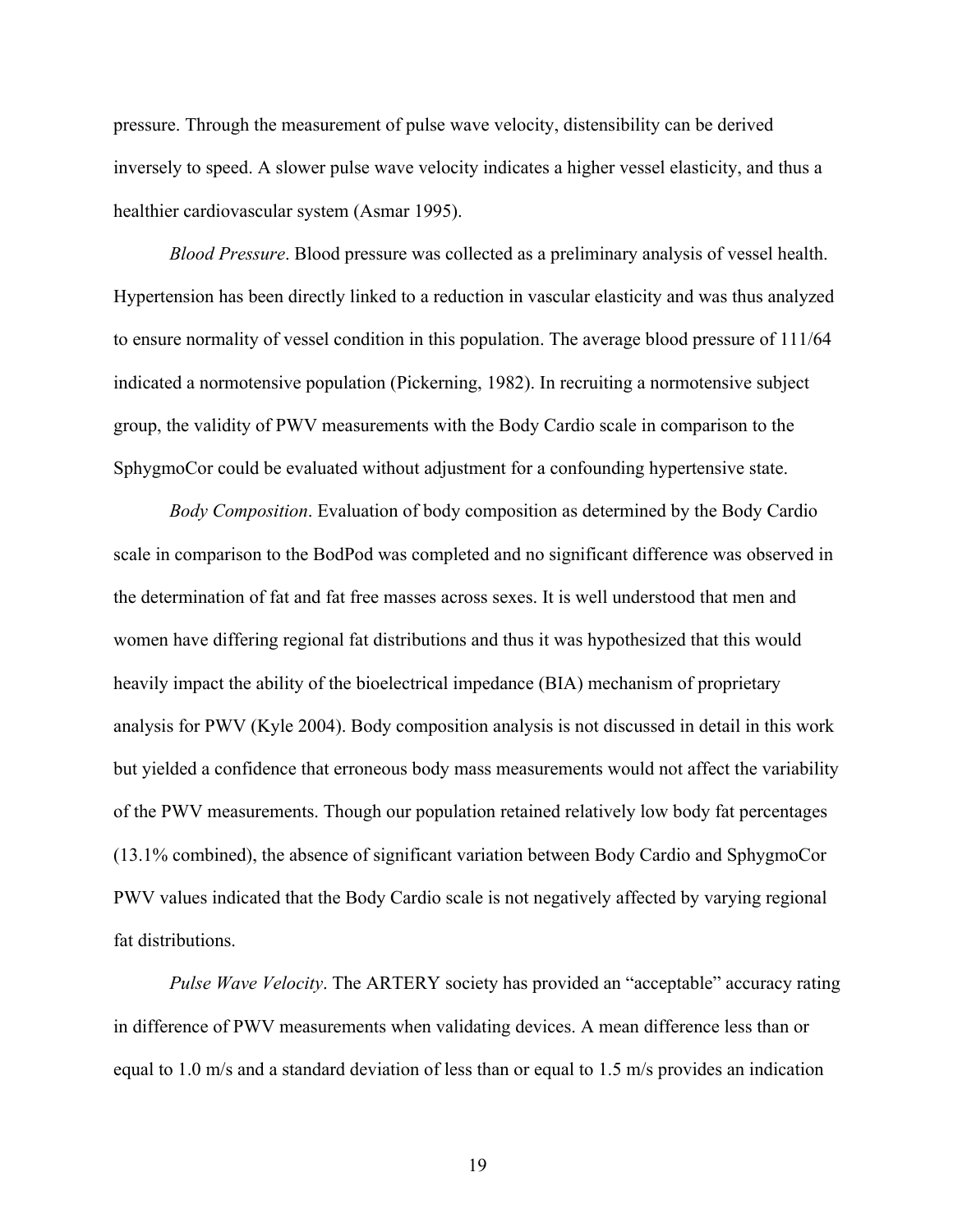of relative accuracy. A mean difference of 0.68 m/s and 0.57 m/s (men and women respectively) is within acceptable agreement according to the ARTERY guidelines, and thus can be accepted as a clinically non-significant variation (Wilkinson 2010). The confirmed accuracy of the Body Cardio scale PWV measurements as determined by our research provides exceptional clinical promise for implementation.

*Clinical Application.* It should be noted that the Body Cardio scale reported PWV values lower than those obtained from the SphygmoCor tonometer in nearly every subject. Though these data were within a physiologically reasonable range, this discrepancy should be appreciated when utilizing the Body Cardio scale for clinical application. A lack of statistical difference between male and female populations also shows promise for extrapolation to other subgroups utilizing this scale.

*Limitations and Future Research*. This study was limited first and foremost by population size. A secondary round of investigation and data analysis could provide more robust and informative data. Our population was composed largely of similar individuals – aerobically active college-aged individuals, often with a high level of performance-based fitness. Recruitment of overweight, sedentary individuals of the same age group could provide a beneficial reference for variation in this population. Understanding the data in this subpopulation, specifically variations from reference sources, could also provide much needed conclusions prior to extrapolation into the larger clinical population.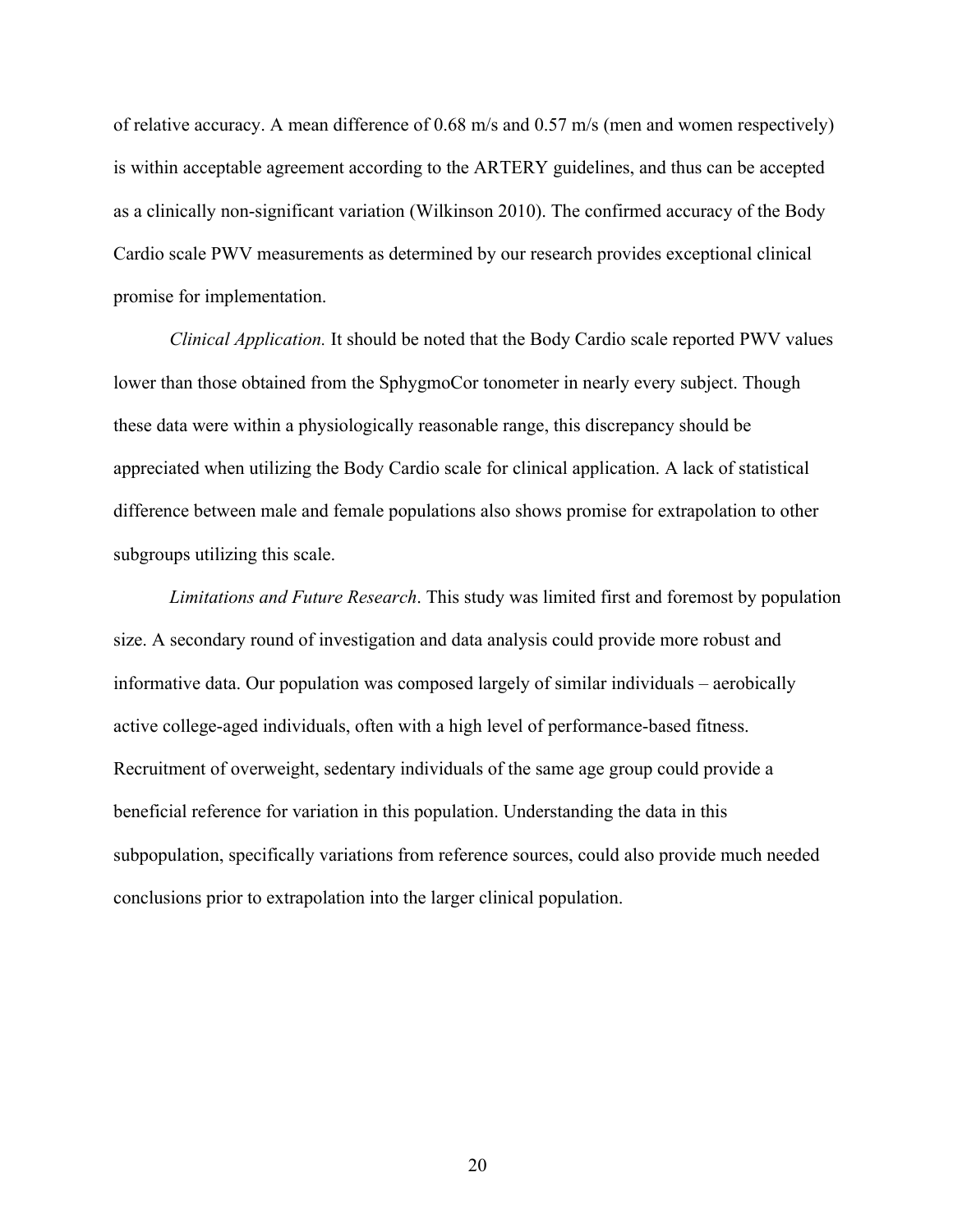#### **REFERENCES**

- Asmar R., et al. (1995) Assessment of Arterial Distensibility by Automatic Pulse Wave Velocity Measurement: Validation and Clinical Application Studies. *Hypertension*, vol. 26, issue 3, 485-490.
- Ben-Shlomo, Y., et al. (2014) Aortic pulse wave velocity improves cardiovascular event prediction: an individual participant meta-analysis of prospective observational data from 17,365 subjects. *Journal of the American College of Cardiology*, vol. 63, issue 7, 636- 646.
- Butlin M., et al. (2013) Carotid-femoral pulse wave velocity assessment using novel cuff-based techniques: comparison with tonometric measurement. *Journal of Hypertension*, vol. 31, issue 11, 2237-2243.
- Butlin M., Qasem A. (2017) Large Artery Stiffness Assessment Using SphygmoCor Technology. *Pulse*, volume 4, issue 4, 180-192.
- Campo D., Khettab H., Yu R., Genain N., Edouard P., Buard N., Boutouyrie P. (2017) Measurement of Aortic Pulse Wave Velocity With a Connected Bathroom Scale. *American Journal of Hypertension*, vol. 30, issue 9, 876-883.
- Cheung C., Krahn A., Andrade J. (2018) The Emerging Role of Wearable Technology in Detection of Arrhythmia. *Canadian Journal of Cardiology*, vol. 34, 1083-1087.
- Goodpaster BH., et al. (2005) Obesity, regional body fat distribution, and the metabolic syndrome in older men and women. *Archives of Internal Medicine*, vol. 165, issue 7, 777- 783.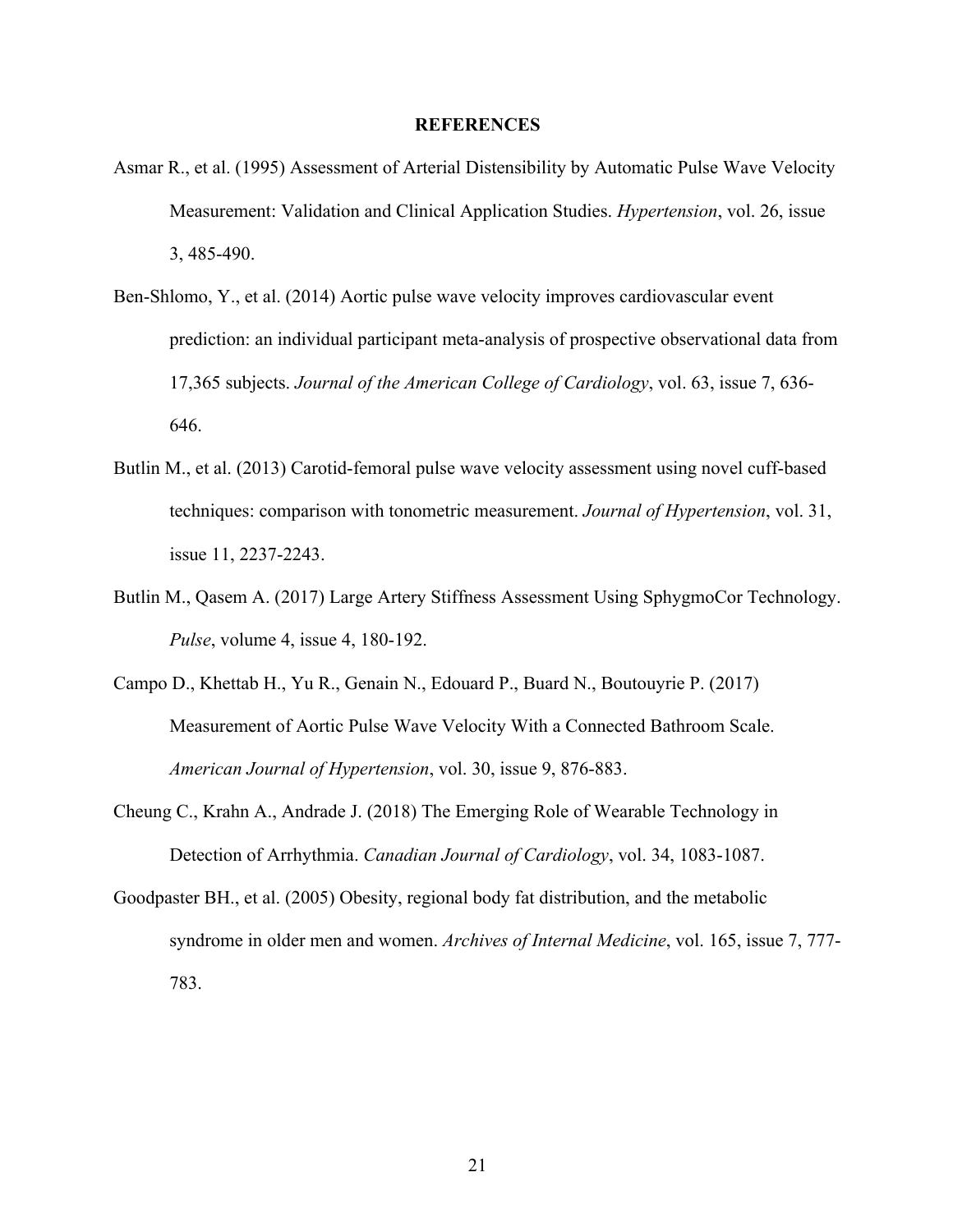- Griffin A., Skinner A., Thornhill J., Weinberger M. (2016) Patient Portals: Who uses them? What features do they use? And do they reduce hospital readmissions? *App Clin Inform*, vol. 7, issue 2, 489-501.
- Grillo A., et al. (2017) Short-Term Repeatability of Noninvasive Aortic Pulse Wave Velocity Assessment: Comparison Between Methods and Devices. *American Journal of Hypertension*, vol. 31, issue 1, 80-88.
- Kyle UG., et al. Bioelectrical impedance analysis part I: review of principles and methods. *Clinical Nutrition*, vol. 23, issue 5, 1226-1243.
- Laurent S., Boutouyrie P., Asmar R., Gautier I., Laloux B., Guize L., Ducimetiere P., Benetos A. (2001) Aortic Stiffness is an Independent Predictor of All-Cause and Cardiovascular Mortality in Hypertensive Patients. *Hypertension*, vol. 37, issue 5, 1236-1241.
- Lee C., Blair S., Jackson A. Cardiorespiratory fitness, body composition, and all-cause and cardiovascular disease mortality in men. *The American Journal of Clinical Nutrition*, vol. 69, issue 3, 376-380.
- Mattace-Raso F., et al. (2010) Determinants of pulse wave velocity in healthy people and in the presence of cardiovascular risk factors: 'establishing normal and reference values'. *European Heart Journal*, vol. 31, issue 19, 2338-50.
- Mitchell GF., et al. (2010) Arterial stiffness and cardiovascular events: The Framingham Heart Study. *Circulation*, vol. 121, issue 4, 505-511.
- Pevnick JM., Birkeland K., Zimmer R., Elad Y., Kedan I. (2018) Wearable technology for cardiology: An update and framework for the future. *Trends in Cardiovascular Medicine*, vol. 28, issue 2, 144-150.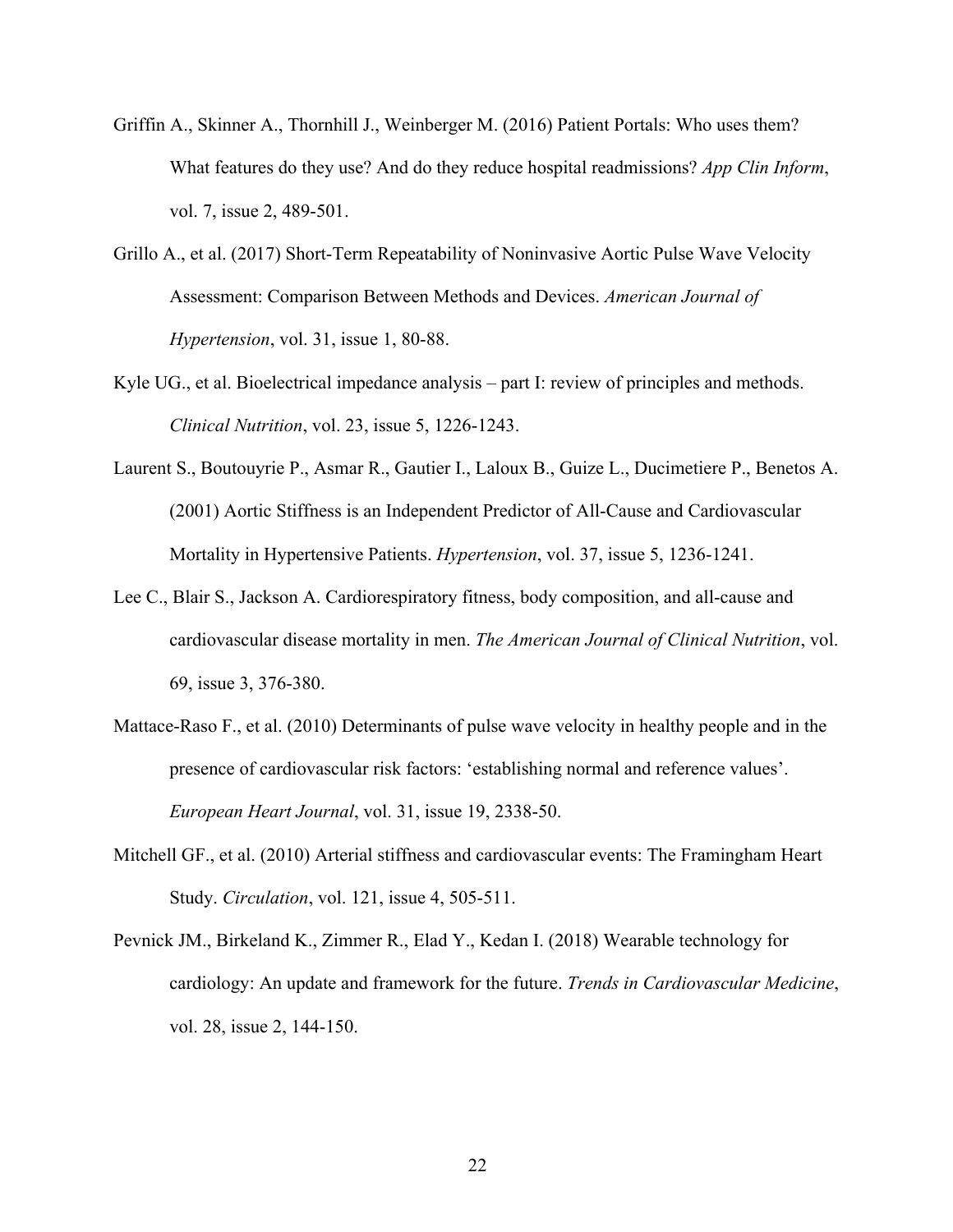- Pickering T., Harshfield G., Kleinert H. (1982) Blood Pressure During Normal Daily Activities, Sleep, and Exercise: Comparison of Values in Normal and Hypertensive Subjects. *JAMA*, vol. 247, issue 7, 992-996.
- Reshetnik A., Gohlisch C., Tolle M., Zidek W., Van Der Giet M. (2017) Oscillometric assessment of arterial stiffness in everyday clinical practice. *Hypertension Research*, vol. 40, 140-145
- Shaffer F., Ginsberg J.P. (2017) An Overview of Heart Rate Variability Metrics and Norms. *Frontiers in Public Health*, vol. 5, 258.
- Shirwany N., Ming-hui Z. (2010) Arterial stiffness: a brief review. *Acta Pharmacologica Sinica*, vol. 31, issue 10, 1267-1276.
- Spring B., Duncan J., Janke A. (2013) Integrating Technology Into Standard Weight Loss Treatment: A Randomized Controlled Trial. *JAMA Internal Medicine*, vol. 173, issue 2, 105-111.
- Sutton-Tyrrell K., et al. Elevated Aortic Pulse Wave Velocity, a Marker of Arterial Stiffness, Predicts Cardiovascular Events in Well-Functioning Older Adults. *Circulation*, vol. 111, issue 25, 3384-90.
- U.S. Department of Health and Human Services (2018) Physical Activity Guidelines for Americans, 2nd edition. Washington DC, U.S.
- Van Bortel LM, et al. Expert consensus document on the measurement of aortic stiffness in daily practice using carotid-femoral pulse wave velocity. *Journal of Hypertension*, vol. 30, issue 3, 445-448.
- Van Sloten TT., Schram MT, van den Hurk K., Dekker JM., Nijpels G., Henry RM., Stehouwer CD. (2014) Local stiffness of the carotid and femoral artery is associated with incident